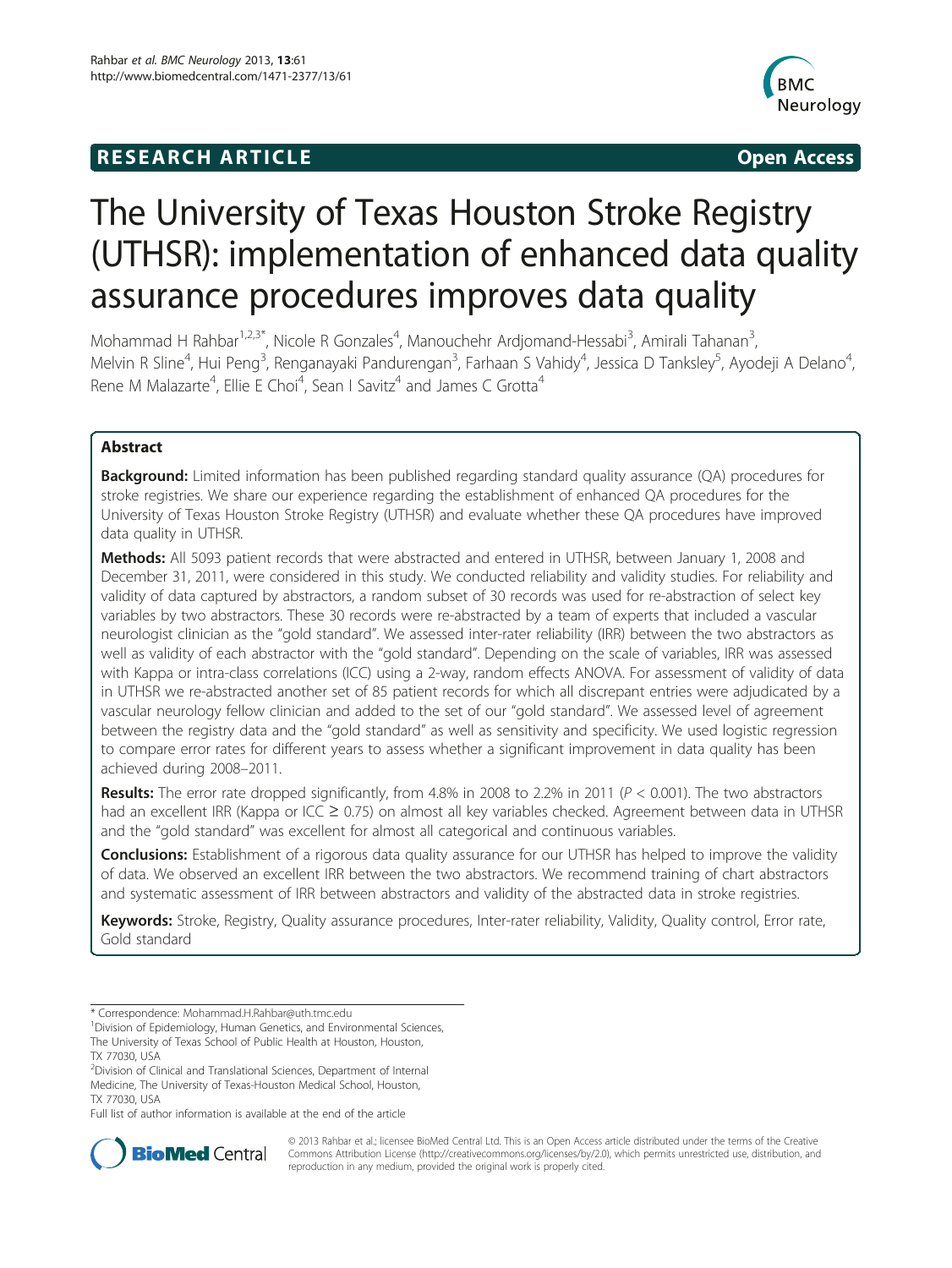# Backgrounds

Medical registries have been used for many years as sources of clinical data that can support evidence-based medicine and decision-making. Registries are classified according to the disease or disorder, and are defined by patients having the same diagnosis. Stroke is the leading cause of serious, long-term disability and the fourth leading cause of death in the United States [\[1\]](#page-14-0). Stroke is the second leading cause of death globally, and all nations, regardless of their health care system, face similar medical and economic burdens [[2\]](#page-14-0).

The Harvard Registry is the oldest stroke registry in the US [[3,4\]](#page-14-0). During the last decade, there has been an increased interest in developing other stroke registries to monitor and collect data for improving the quality of care for stroke patients through the assessment of adherence to established performance measures for acute stroke care [\[5](#page-14-0)], to study the epidemiology and etiology of specific types of strokes, and to decrease the proportion of premature deaths and disabilities caused by acute stroke. A brief summary of several stroke registries is provided in Table [1](#page-2-0).

Despite availability of many stroke registries, limited information has been published regarding standard procedures to ensure reliability and validity of data in stroke registries [[5](#page-14-0)[,16,18,29-31\]](#page-15-0). For example, Reeves et al. (2008) reported data regarding reliability of abstracted data collected during 2001–2004 from Michigan PCNASR [[29](#page-15-0)]. Recently, Xian et al. (2012) reported data regarding validity of data in the GWTG registry indicating a high level of accuracy for select variables including age, diagnosis, arrival date/time, tPA therapy when compared with audited data from medical records [\[5](#page-14-0)]. However, information regarding development and implementation of standard procedures to ensure data quality for stroke registries is limited, particularly at various stages of data management including chart abstraction and quality control of data.

Since 2001, the Specialized Program Of Translational Research in Acute Stroke (SPOTRIAS), funded by the National Institute of Neurological Disorders and Stroke (NINDS), supported the development of prototype registries, which were led by academic principal investigators and medical institutions, to collect data on the quality of care provided to stroke patients from the initial emergency response to hospital discharge. Currently, there are eight funded SPOTRIAS sites that collaborate on this effort. The Stroke Program at the University of Texas Health Science Center at Houston (UTHealth) is part of the SPOTRIAS network [[32\]](#page-15-0).

The UTHealth stroke program has played a significant role in the treatment and prevention of stroke and is committed to high quality research, clinical practice, education, and optimal implementation of thrombolysis

therapy following acute stroke in Houston, with thrombolytic treatment rates exceeding 30%. As a major stroke center, the Memorial Hermann Hospital-Texas Medical Center, Houston (MHH-TMC) has served as a leader in stroke research for some of the most important acute stroke studies in the world, including the NINDS tissue plasminogen activator (tPA) trial, which led to the approval of the clot-dissolving drug tPA in the treatment for acute stroke [[33](#page-15-0)]. These achievements contributed to our success in being selected as a SPOTRIAS site.

The UTHealth SPOTRIAS data core is responsible for data abstraction, data entry, quality control, statistical analysis, and management of data for the UTHealth Stroke Registry (UTHSR) and other clinical trials. The data core has invested a significant amount of effort to improve the quality of the data in UTHSR. During the past 10 years, we have gained significant insight regarding the design, development, maintenance, quality control, and utilization of our stroke registry. The purpose of this article is to describe the development and assessment of enhanced quality assurance (QA) procedures in UTHSR and compare data quality in UTHSR before and after implementation of our enhanced QA procedures.

# **Methods**

# History of Houston stroke program and development of UTHSR

Houston is the fourth most populated city in the US and is home to the largest medical center in the world [\[34](#page-15-0)]. MHH-TMC was the first hospital in the Texas Medical Center. The Neurology department at MHH-TMC was one of the first in the US to use tPA for acute stroke and it was also the first hospital named as a "primary stroke center" by the state of Texas [[35\]](#page-15-0). Historically, the stroke program at UTHealth formed in 1979 with the recruitment of Dr. Grotta. In 1986, the stroke team began to keep a written "log" of all patients admitted to the stroke service. Once the UTHealth stroke team started testing tPA in 1989, they began to keep slightly more detailed records. Once tPA was approved in 1996 [\[36\]](#page-15-0), the data collected pertaining to tPA use became even more detailed in the stroke database leading to some of the UTHealth stroke team's earlier publications. In 2002, the SPOTRIAS P50 mechanism funded a data core, which prompted the UTHealth stroke team to convert to an electronic database. In 2003, the UTHealth stroke team began to design and record data in UTHSR for all patients admitted to the UTHealth stroke service at MHH-TMC. In 2008, with the second round of SPOTRIAS funding, the data core made a specific commitment to develop and implement enhanced strategies for improving data quality in UTHSR. The data core represents a collaborative team of investigators supported by data managers, statisticians, programmers (system and web developers), two chart abstractors, and a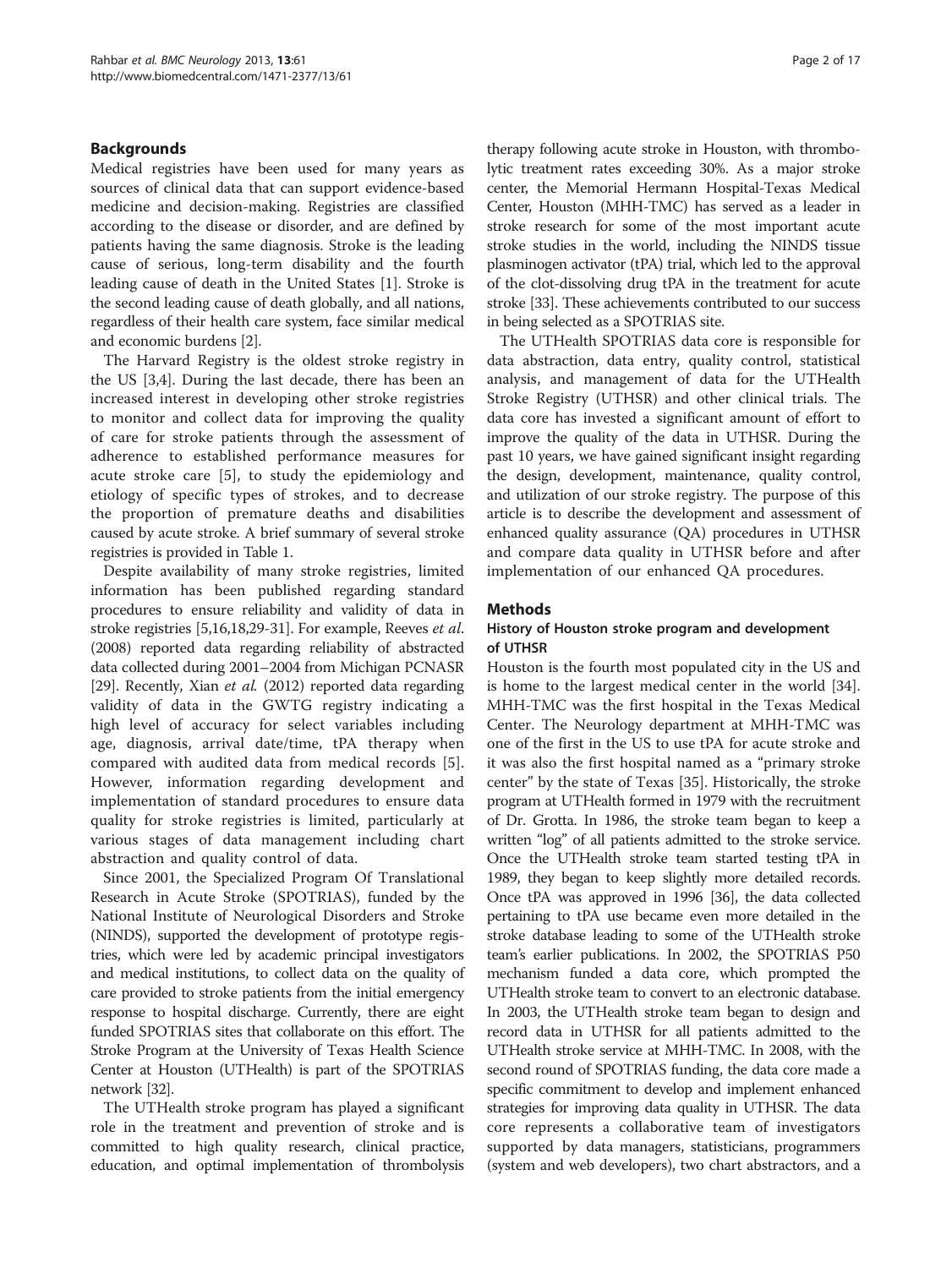<span id="page-2-0"></span>

|  |  |  |  |  |  |  | Table 1 Brief summary of several stroke registries in the world |  |  |  |  |
|--|--|--|--|--|--|--|-----------------------------------------------------------------|--|--|--|--|
|--|--|--|--|--|--|--|-----------------------------------------------------------------|--|--|--|--|

| Stroke registry                                                                                                                                                  | <b>History and objectives</b>                                                                                                                                                                                                                                                                                                                                                                                                                                                                                                                          |
|------------------------------------------------------------------------------------------------------------------------------------------------------------------|--------------------------------------------------------------------------------------------------------------------------------------------------------------------------------------------------------------------------------------------------------------------------------------------------------------------------------------------------------------------------------------------------------------------------------------------------------------------------------------------------------------------------------------------------------|
| Harvard Registry                                                                                                                                                 | Oldest stroke registry in the US (1971-1984) [3,4].                                                                                                                                                                                                                                                                                                                                                                                                                                                                                                    |
| Paul Coverdell National Acute Stroke Registry (PCNASR)                                                                                                           | Since 2001, with funding from the Centers for Disease Control and Prevention (CDC),<br>the PCNASR was established in collaboration with the state health departments in<br>Georgia, Massachusetts, Michigan, Illinois, North Carolina, Ohio, Iowa, Arkansas, California,<br>New York, and Wisconsin [6-8] with an overall goal of tracking and improving the<br>quality of hospital-based acute stroke care currently available to reduce mortality<br>attributable to stroke, prevent stroke-related disabilities, and prevent recurrent strokes [6]. |
| New England Medical Center Posterior<br>Circulation Registry (NEMC-PCR)                                                                                          | From 1988-1996 the NEMC-PCR thoroughly evaluated all posterior circulation ischemia<br>patients using brain imaging, vascular studies, and appropriate cardiac and hematological<br>investigations to study the epidemiology and etiology of specific types of strokes [9-11].                                                                                                                                                                                                                                                                         |
| Get With The Guidelines (GWTG)                                                                                                                                   | Since 2003, the American Heart Association/American Stroke Association has developed<br>a national stroke registry and quality improvement program, known as Get With The<br>Guidelines (GWTG) [5,12-15].                                                                                                                                                                                                                                                                                                                                              |
| Swedish Stroke Register (Riks-Stroke)                                                                                                                            | Riks-Stroke was established in 1994 in which patients are followed during the first year<br>after stroke [16].                                                                                                                                                                                                                                                                                                                                                                                                                                         |
| Registry of the Canadian Stroke Network (RCSN)                                                                                                                   | RCSN was established in 2001 to allow for the assessment and monitoring of stroke care<br>delivery and outcomes [17].                                                                                                                                                                                                                                                                                                                                                                                                                                  |
| Australian Stroke Clinical Registry (AuSCR)                                                                                                                      | AuSCR was established in 2009 to provide national data on the process of care and<br>outcomes for patients who are admitted to hospitals with acute stroke or transient<br>ischemic attack [18].                                                                                                                                                                                                                                                                                                                                                       |
| South London Stroke Register (SLSR)                                                                                                                              | SLSR is a population based stroke registry that includes stroke patients of all age groups<br>between 1995-1999 [19,20].                                                                                                                                                                                                                                                                                                                                                                                                                               |
| Acute Stroke Registry and Analysis of Lausanne (ASTRAL)                                                                                                          | ASTRAL is a prospective project designed to assemble state-of-the-art data for all ischemic<br>stroke patients hospitalized in the only stroke unit in the wider area of Lausanne,<br>Switzerland which was initiated in 2002 [21].                                                                                                                                                                                                                                                                                                                    |
| Austrian Stroke Unit Registry                                                                                                                                    | Since 2003, this registry is administered by the Gesundheit Osterreich GmbH (Health Austria<br>GmbH) in which 26 out of the 32 existing stroke units in Austria take part [22].                                                                                                                                                                                                                                                                                                                                                                        |
| Arbeitsgemeinschaft Deutscher Schlaganfall-Register (ADSR)                                                                                                       | Established in 1999, ADSR was developed by the German Stroke Registries Study Group<br>that has defined a "Minimum Dataset" for the evaluation of quality indicators of stroke<br>treatment in Germany in which six regional stroke registries collaborate [23,24].                                                                                                                                                                                                                                                                                    |
| Danish stroke registry and contribution to the World Health<br>Organization Monitoring Trends and Determinants in<br>Cardiovascular Disease (WHO MONICA) Project | During 1982-1991, within the Glostrup Population Studies in Copenhagen County, a<br>Danish stroke registry was established with the objective of monitoring stroke events<br>in the community over a 10-year period and contributing data to the World Health<br>Organization Monitoring Trends and Determinants in Cardiovascular Disease<br>(WHO MONICA) Project [25,26].                                                                                                                                                                            |
| China National Stroke Registry                                                                                                                                   | Since 2007, the China National Stroke Registry recruited consecutive patients with<br>diagnoses of acute cerebrovascular events from 132 hospitals that cover all 27<br>provinces and four municipalities (including Hong Kong) in China [27].                                                                                                                                                                                                                                                                                                         |
| Taiwan Stroke Registry (TSR)                                                                                                                                     | Since 2006, TSR is sponsored by the Taiwan Department of Health that involves 39<br>academic and community hospitals and covers the entire country. TSR is the first<br>nationwide effort in Taiwan to establish a reliable national stroke database for assessing<br>the quality of stroke care and identifying areas that require improvement [2].                                                                                                                                                                                                   |
| Japanese Standard Stroke Registry Study (JSSRS)                                                                                                                  | Since 1998, this registry has accumulated records from 163 Japanese institutions [28].                                                                                                                                                                                                                                                                                                                                                                                                                                                                 |

quality control abstractor. An organizational chart that demonstrates the role and working relationships among various members of the Data Core is provided in Figure [1.](#page-3-0)

#### Design of UTHSR, data elements, and data sources

Attributes considered in designing a registry must ensure that data are valid, reliable, responsive, interpretable, and translatable [\[37](#page-15-0)]. UTHSR is a prospective registry initially designed to capture essential information on all patients admitted to the UTHealth in-patient stroke service at MHH-TMC, with the primary aims of tracking the

number of patients treated with intravenous (IV) tPA, their essential demographics, and complication rates, and to support research by members of the stroke team. With the funding of SPOTRIAS, the Principal Investigators (PIs) of the original SPOTRIAS sites decided to obtain common data elements that described essential demographics of all patients treated with IV tPA or enrolled in any clinical trials. UTHSR was consequently expanded to incorporate other elements including those variables that were needed for clinical trials that were conducted by the UT stroke team and variables that were needed for reporting to The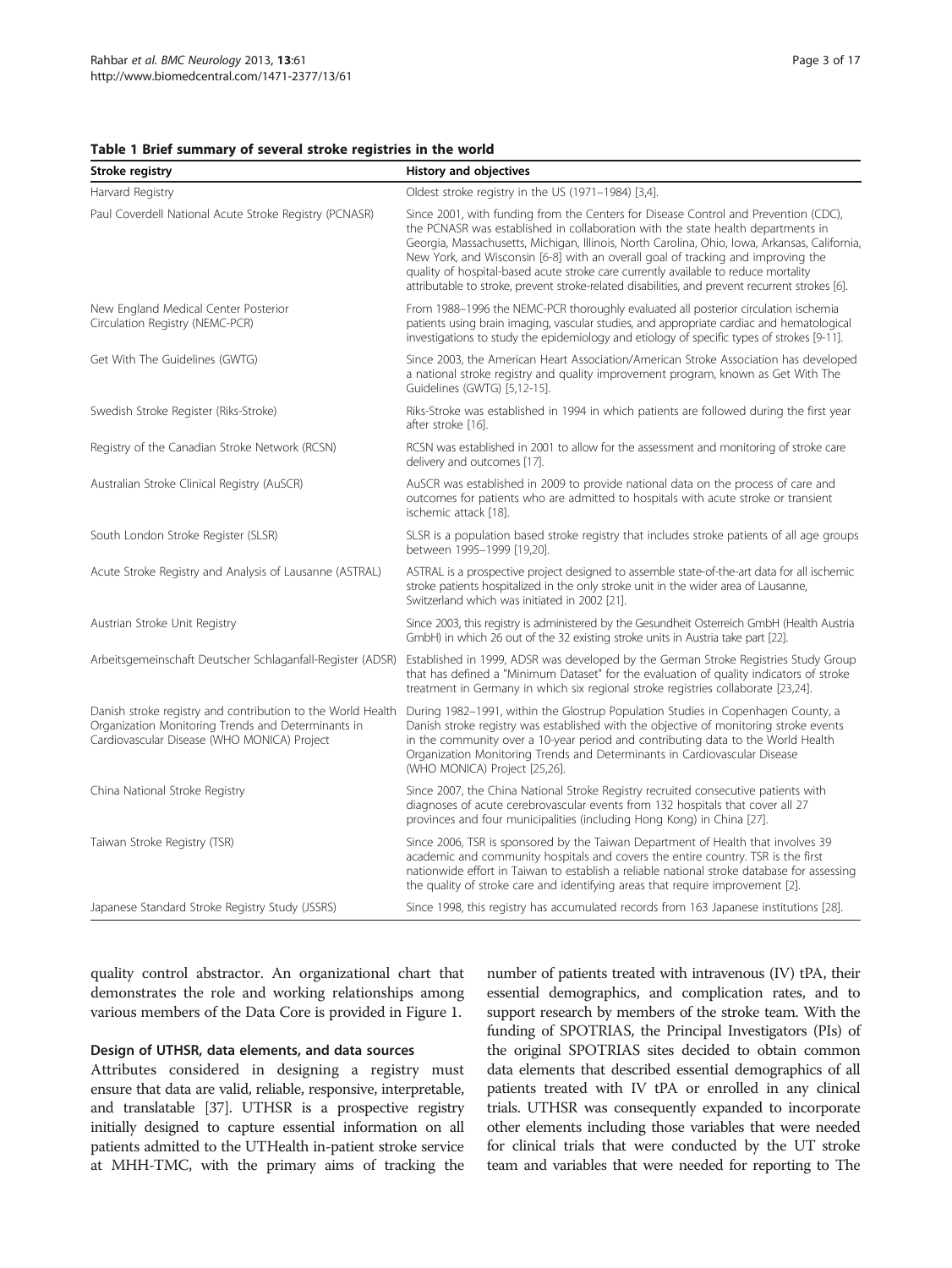<span id="page-3-0"></span>

Joint Commission (TJC) [\[38,39\]](#page-15-0), as well as select variables to meet minimum requirements for reporting to Centers for Medicare and Medicaid Services (CMS) as they pertain to the vascular neurology aspects of required reporting [[40](#page-15-0)]. All patients who have been admitted to the stroke unit at MHH-TMC are classified by stroke diagnosis subtypes, including infarct (non-hemorrhagic stroke), intracerebral hemorrhage (ICH), intraventricular hemorrhage (IVH), transient ischemic attack (TIA), subarachnoid hemorrhage (SAH), epidural hematomas (EDH), subdural hematomas (SDH), non-acute infarct, and others that could not be classified as any of the above ("Not stroke"), and are entered in UTHSR. Other data elements include admission information (e.g., arrival date and time), medical history, National Institutes of Health Stroke Scale (NIHSS), modified Rankin Scale (mRS) score, Glasgow Coma Scale (GCS), laboratory results, CT scan, CT scan angiogram, MRI, MR angiogram images, thrombolysis therapy (e.g., tPA time and door to needle time), intra-arterial therapy (IAT), complications, and discharge information including: death, mRS on discharge (or day 7, whichever comes first), discharge disposition (home, skilled nursing facility, etc.), and particularly patient education and mRS at 90 days. Currently, the UTHealth stroke team captures up to 235 variables for each patient depending on stroke subtypes. Since some of these variables have multiple responses (e.g., medical history), the number of fields in UTHSR is 372. As UTHSR is modified, corresponding changes to the codebook are made; the codebook is also updated periodically as changes to the abstraction rules are identified or where clarity can be improved. The data core has developed policies for documentation. Members of the data core are responsible for adhering to all policies and procedures established.

#### Data sources and data entry into UTHSR

The most important source for data abstraction is the MHH-TMC electronic medical records (EMR) that includes all related personal and medical information. All registry data are manually abstracted from electronic chart review and from rounding with the stroke team. Our abstractors review the entire chart and capture the required information for each patient from admission to discharge from the stroke service. Ambiguous and questionable data, particularly from complicated cases, are discussed in weekly meetings whose regular attendees include vascular neurology UTHealth faculty members involved in the stroke program. In addition, the data core holds weekly meetings to give the abstractors an opportunity to discuss issues related to UTHSR and the abstraction of data. At first, abstraction was carried out by stroke research nurses and fellows, but after SPTORIAS funding, we hired dedicated full-time abstractors who are key members of the data core. Requirements are familiarity with medical terminology and willingness to stay for at least 1 year; our abstractors are usually health care professionals or other medical personnel. Abstractor training will be described later, but is a critical part of the quality assurance component of UTHSR. UTHSR codebook serves as the protocol for data abstraction. Since registries must confidentially maintain patients' health information, security is an important issue [\[37\]](#page-15-0). We maintain confidentiality during all phases of data abstraction, monitoring, analysis, dissemination, and publication. The UTHealth servers reside in a secure location with limited access. All data are automatically backed up daily with redundant storage in a protected off-site location in accordance with UTHealth policies.

#### Data quality assurance procedures

QA steps include establishment and implementation of procedures that ensure the quality of data from the point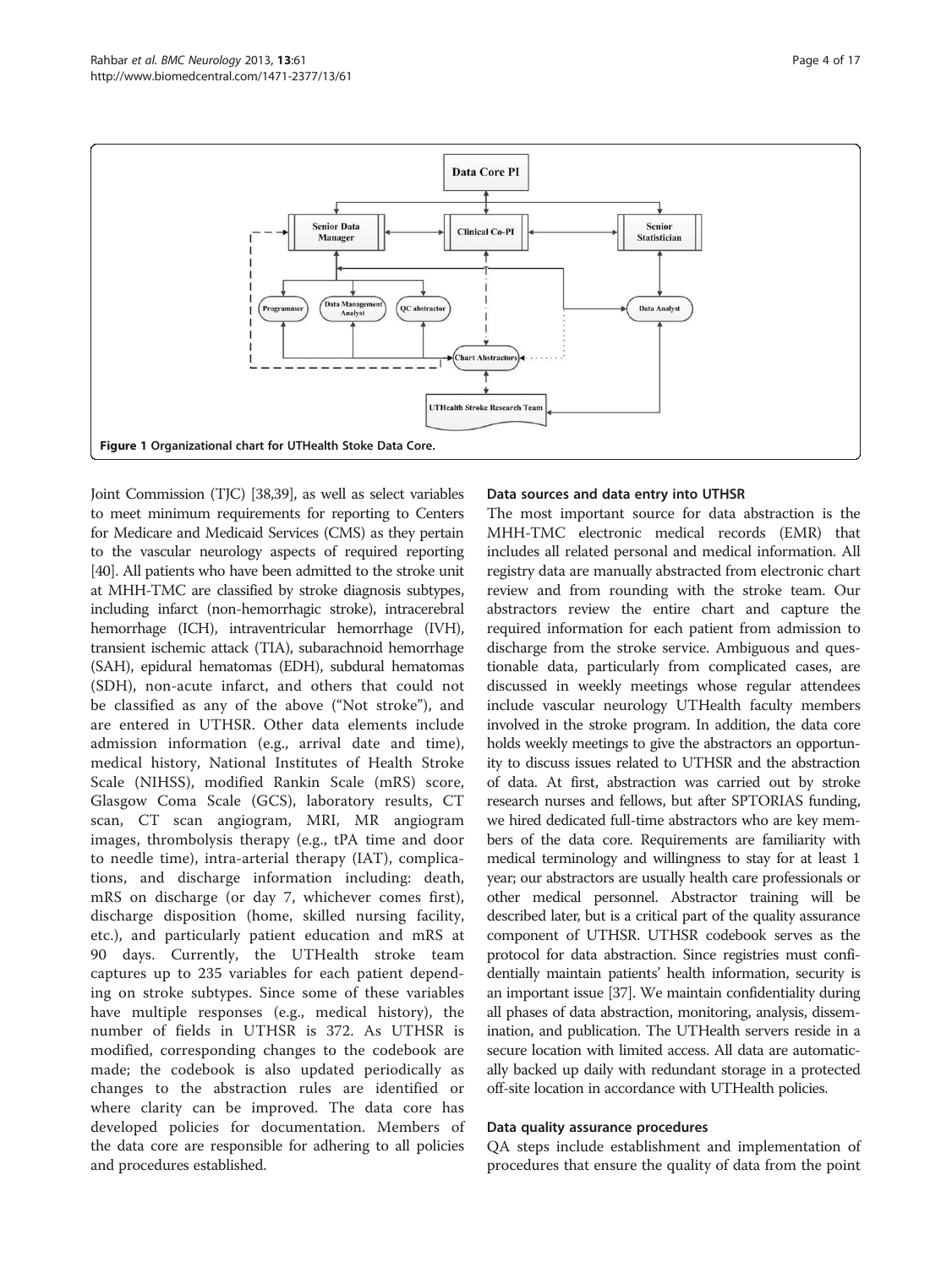of abstraction to analysis [[41\]](#page-15-0). Strategies and procedures that help to improve data quality in stroke registries include training of abstractors [\[42](#page-15-0)], assessment of reliability (e.g., inter-rater reliability (IRR) between abstractors) [[5](#page-14-0)[,29,30](#page-15-0)], and validity of data [[43\]](#page-15-0). After data cleaning [\[44\]](#page-15-0) and resolution of potential discrepancies, an assessment of validity of data (e.g., accuracy level or error rate) based on a sample of re-abstracted or audited records in the registry is done. For UTHSR, our QA procedures mainly focus on the training of data abstractors, assessment of IRR between abstractors, development and implementation of formal data cleaning procedures, and evaluation of validity of data by calculating error rate or accuracy rate and other measures of validity (e.g., sensitivity, specificity), as will be described here.

### Data abstractors' training

For UTHSR, each abstractor is trained by using a codebook (or data dictionary) because a good understanding of the variables in the registry and where to locate their appropriate values by abstractors is essential to ensure data quality. The training of data abstractors also includes re-abstraction of data for a set of patients whose records are already available in UTHSR. Once an abstractor has demonstrated a reasonable level of confidence in abstraction, we provide a new set of patients for abstraction. During this phase, the abstractors attend rounds on the stroke clinical service and enter data in the registry under the supervision of a more experienced abstractor. Abstractors are also trained in contacting the discharged patients to obtain the 90-day mRS data.

# Reliability study

Reeves et al. (2008) have demonstrated assessment of inter-rater reliability to establish the reliability of abstraction between two abstractors (hospital abstractors and the audit abstractor) [\[29\]](#page-15-0). In this study, for evaluating IRR between two abstractors, we randomly selected 30 patient records between 2008–2011 and asked two abstractors to re-abstract select variables including initial presentation, arrival time, age, INR, stroke type, onset time, tPA therapy, tPA time, symptomatic hemorrhage, mRS on discharge, and disposition at discharge. For continuous variables, IRR is assessed through the intra-class correlation coefficient (ICC) [\[29](#page-15-0)]. For categorical variables, IRR is assessed using the Kappa statistic [[29,42](#page-15-0)]. Since the IRR measures alone are not sufficient to assess the consistency of the abstraction, for binary variables, we assessed the Bias Index (BI) as defined by Reeves et al. (2008) [\[29\]](#page-15-0). For continuous variables, we calculated mean differences to assess the BI. We also provide 95% confidence intervals for the IRR measures.

#### Data cleaning

Data cleaning refers to a set of processes that involve identification and resolution of all discrepant data, including missing values, incorrect or out-of-range values, or implausible responses that are logically inconsistent with other responses in the database [[37,44](#page-15-0)]. Establishing standard data cleaning processes helps to detect and correct errors, resulting in higher data quality [[45](#page-15-0)]. Since 2003, UTHSR has undergone a series of changes including the development and implementation of additional data quality checks in our data collection system program for prevention of data entry errors. In addition, we have developed and implemented data cleaning, including about 350 univariable and multivariable rules that detect potential data inconsistencies (invalid missing, impossible and implausible). Invalid missing fields are defined as those where the information should have been collected but was not collected or not entered in the registry. Impossible data are defined as data entries that are invalid, do not comply with the codebook, or are out of range. Implausible data are defined as those that are logically inconsistent with data in other fields or seem to be unusual based on statistical rules (e.g., Chebyshev's rule). Chebyshev's rule states that for random variables with finite variance, no more than 4% of the data can exceed more than five standard deviations to the right or left of the mean of the distribution. This rule helps to identify potential outliers regardless of the shape of the distribution [[46,47\]](#page-15-0). For some variables, we check the measurements above the  $90<sup>th</sup>$  and below the  $10<sup>th</sup>$ percentiles. Based on these rules, the data management analyst prepares a list of invalid missing, impossible, and implausible data for the abstractors so they can double check their entries and resolve potential errors. Once these issues are addressed, the data manager will rerun the same program to confirm that all issues are resolved.

#### Validity study

Validity of captured data by abstractors in a registry against a set of audited medical records or a "gold standard" provides an assessment of quality of data abstracted [\[43](#page-15-0)]. Xian *et al.* (2012) reported an overall composite accuracy rate of 96.1% for all data elements in the GWTG-Stroke registry [\[5\]](#page-14-0). Riks-Stroke registry also reported at least 95% consistency between the medical chart vs. what is recorded in Riks-Stroke registry for stroke subtype and clinical data, but much lower (approximately 85%) for data related to the health-care organization at the participating hospitals [\[16](#page-15-0)]. We have established a rigorous process for assessing validity of data in UTHSR. For this purpose, we randomly selected 115 patient records from UTHSR that consisted of the 30 patient records (with selected variables that were used for the reliability study) and another set of 85 patient records for which our quality control (QC) abstractor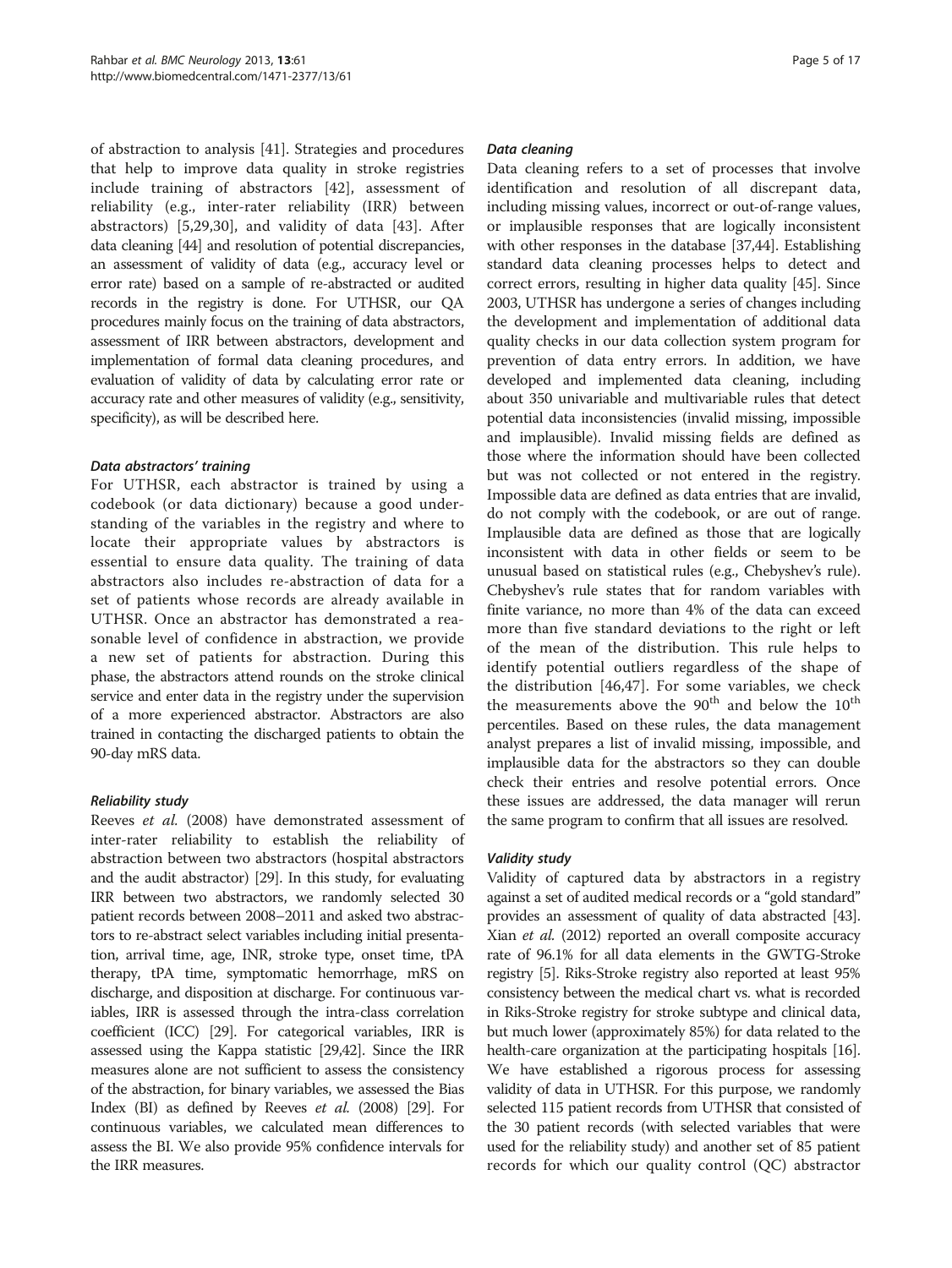re-abstracted data for all variables by reviewing medical record charts and hospital records. These data were adjudicated by a team of experts in the data core that included a vascular neurologist (faculty or fellow), herein called the "gold standard". These 115 patient records resulted in a total of 8877 data entries or data points in UTHSR during 2008–2011. We calculated the proportion of discrepant data elements relative to the number of entries re-abstracted (i.e., 8877). This error rate could be a combination of data entry in the registry and error in abstraction. For binary variables, we also assessed sensitivity and specificity as shown in Reeves et al. (2011) [\[31,43\]](#page-15-0). Since sensitivity and specificity are not applicable for continuous variables, we calculated differences between the two sets of data for these variables. Agreement for these variables is defined as when there is no difference between the two set of values. We also calculated mean difference for each variable between the two sets of data. In addition, since we had the "gold standard" for the 30 patient records that were included in the reliability study, we assessed validity of data abstracted by each of the two abstractors involved in the reliability study.

Statistical analysis We conducted descriptive analyses to provide summary statistics for certain key variables in UTHSR. For continuous variables with normal distributions, we used means (Standard Deviation (SD)) but when there was a significant departure from normality (e.g., skewed distributions) we used medians (Interquartile Range (IQR)). We calculated performance measures of care for stroke patients (STK-1 to STK-10) [[48,49](#page-15-0)] in UTHSR based on eligibility of patient related to diagnoses of ischemic stroke and hemorrhagic stroke. We used the Kappa statistic to estimate IRR for nominal variables along with 95% lower confidence limits (LCL) for IRR [\[50\]](#page-15-0). For continuous and ordinal variables, we used ICC with a 2-way, random effects ANOVA model [[29](#page-15-0)]. In addition, we calculated the bias index (BI) [[29](#page-15-0)] between data re-abstracted by the two abstractors. For binary variables, the bias index ranges between −1 and +1 with zero indicating no bias [\[29\]](#page-15-0). For continuous variables we used mean difference between the two set of values compared as the bias index. When the two abstractors are compared, a positive or negative BI indicates bias between the abstractors [\[51](#page-15-0)]. However, when each abstractor is compared with the "gold standard", a positive or a negative BI shows that the distribution of values produced by the abstractor is shifted to the right or left of the "gold standard", respectively.

For the validity study, as mentioned earlier we assessed level of agreement, sensitivity, and specificity along with 95% confidence intervals (CIs). Finally, we used logistic regression to compare error rates between 2008 and subsequent years. We also calculated 95% CIs for error

rates in different years. All comparisons were made at 5% level of significance. All analyses were conducted using SPSS, Version 20 [\[52\]](#page-15-0) or SAS software, Version 9.3 [\[53\]](#page-15-0).

# Results

Descriptive analysis of our total registry data indicated that the mean age of patients was  $62.7$  years  $(SD = 15.8)$ ; 50.2% were male; 31.7% were African-American; 48.3% were Caucasian; and 14.1% were Hispanic. The distribution of stroke subtypes included 51.4% infarcts and 24.6% hemorrhage stroke (ICH, SAH, EDH, SDH, and IVH).

About 61% of the patients arrived at the hospital by ambulance and nearly 22% were transported by air. Nearly 39% were transferred patients from other hospitals. Approximately 37% of patients who had infarct reported an onset time of less than 2 hours prior to presentation. For patients with infarct, the mean time from arrival to thrombolysis treatment time was 68 minutes (including patients treated with off-label use of thrombolytic). The overall in-hospital mortality among the stroke patients was 8.2% (ischemic stroke 5.8%, ICH 21.4%). The median discharge mRS was 4.0 for all discharged patients. Additional information regarding demographics and other characteristics of the patients at hospital arrival and discharge are reported in Table [2](#page-6-0).

Overall, during 2008–2011, 32.2% of patients presenting to our emergency department (ED) with acute cerebral infarct received tPA within 4.5 hours of symptom onset and 24.1% received tPA within 3 hours of symptom onset. The data indicate a significant upward trend in the proportion of patients who received tPA between 2008–2011 (P-value based on Chi-square test for linear trend < 0.02). Other data related to the tPA times are presented in Table [3.](#page-8-0)

The discharge rate on antithrombotic therapy (STK-2) was 94.3% and 87.1% of eligible patients received thrombolytic therapy (STK-4) that met the standards set for performance measures. Similarly, for stroke education (STK-8) 88.8% of the patients met the standards set for performance measure. The Chi-square test for linear trend did not show any significant upward or downward trends in the performance measures over the 4 years. All data related to the performance measures are reported in Table [4.](#page-9-0)

We observed an excellent IRR (Kappa  $\geq$  0.75) between the two abstractors for most categorical variables including diagnosis of stroke as infarct and ICH, tPA therapy, disposition, and initial presentation. IRR was moderate  $(0.40 \leq$  Kappa  $< 0.75$ ) for diagnosis of stroke as TIA. For most continuous variables, we also observed an excellent IRR (ICC  $\geq$  0.75), including age, onset time, arrival time, INR and mRS on discharge, except for IRR of tPA time that was poor (−0.48). Similarly, when we assessed the validity of categorical variables abstracted by each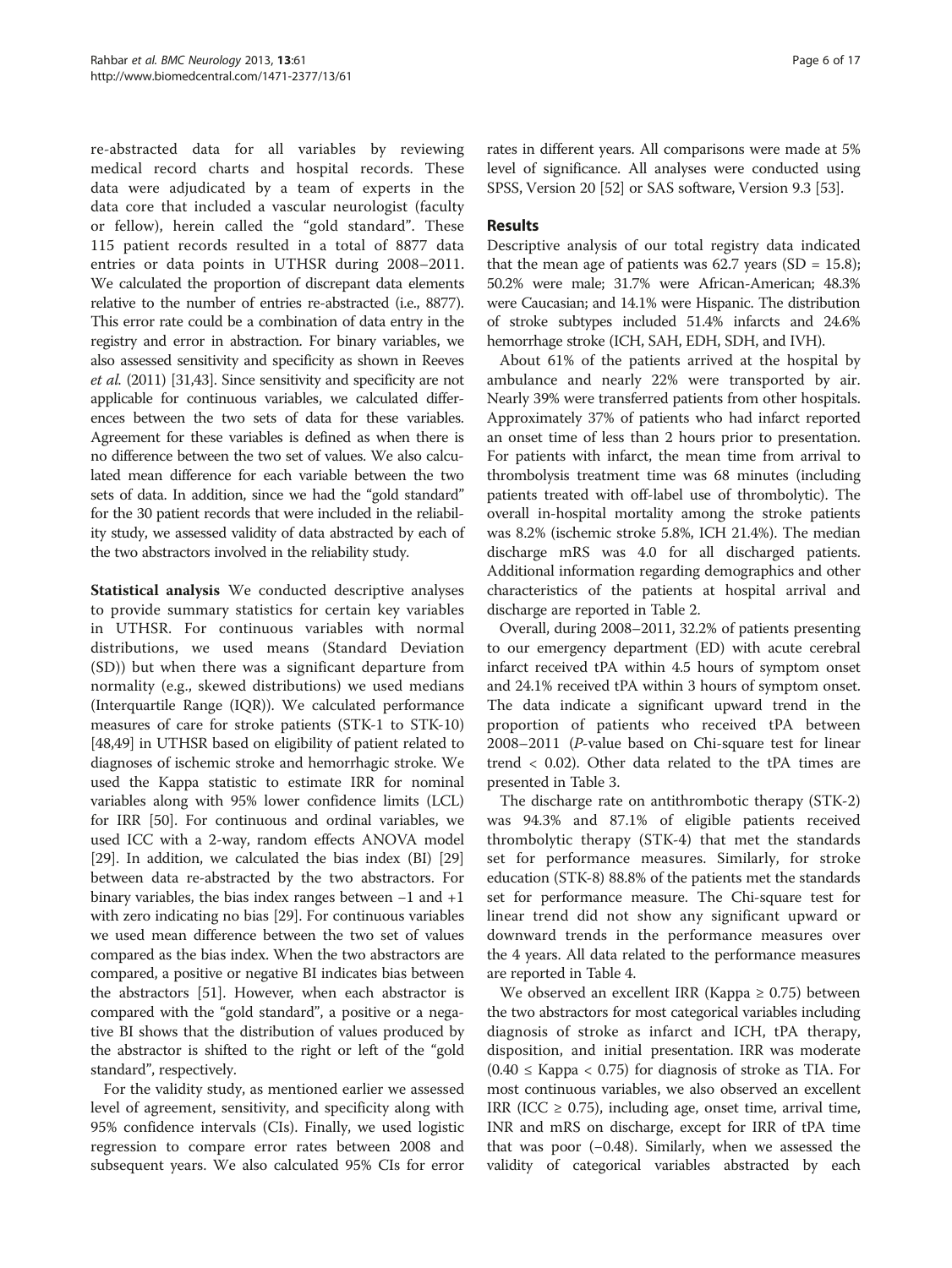| Demographics and characteristics of patients (N=5093) |                                               | n                                                           | %                         |                           |
|-------------------------------------------------------|-----------------------------------------------|-------------------------------------------------------------|---------------------------|---------------------------|
| Race/Ethnicity                                        | Caucasian                                     | 2459                                                        | 48.3                      |                           |
|                                                       | African-American                              | 1616                                                        | 31.7                      |                           |
|                                                       | Hispanic                                      | 719                                                         | 14.1                      |                           |
|                                                       | Asian                                         | 161                                                         | 3.2                       |                           |
|                                                       | Other                                         | 126                                                         | 2.5                       |                           |
|                                                       | Unknown                                       | 12                                                          | 0.2                       |                           |
| Medical history <sup>a</sup>                          | Hypertension                                  | 3464                                                        | 68.0                      |                           |
|                                                       | Type II diabetes                              | 1375                                                        | 27.0                      |                           |
|                                                       | Atrial fibrillation                           | 595                                                         | 11.7                      |                           |
|                                                       | CAD/MI <sup>b</sup>                           | 838                                                         | 16.5                      |                           |
|                                                       | Hyperlipidemia                                | 1316                                                        | 25.8                      |                           |
|                                                       | Prior stroke                                  | 1610                                                        | 31.6                      |                           |
| Stroke subtype (diagnosis at                          | Infarcts (both infarct and non-acute infarct) | 2619                                                        | 51.4                      |                           |
| discharge)                                            | Hemorrhage <sup>c</sup>                       | 1254                                                        | 24.6                      |                           |
|                                                       | Transient ischemic attack (TIA)               | 319                                                         | 6.3                       |                           |
|                                                       | Not stroke                                    | 900                                                         | 17.7                      |                           |
|                                                       | Unknown                                       | 1                                                           | 0.0 <sup>d</sup>          |                           |
|                                                       |                                               | All patients admitted to MHH-TMC <sup>e</sup>               |                           |                           |
|                                                       |                                               | All patients<br>$(N=5093)$                                  | Infarct<br>$(N=2572)$     | <b>ICH</b><br>$(N=1198)$  |
| Hospital arrival mode, n (%)                          | Ambulance                                     | 3113 (61.1)                                                 | 1580 (61.4)               | 796 (66.4)                |
|                                                       | Air                                           | 1146 (22.5)                                                 | 604(23.5)                 | 342 (28.6)                |
|                                                       | Private vehicle                               | 577 (11.3)                                                  | 254 (10.0)                | 15(1.3)                   |
|                                                       | Other                                         | 120(2.4)                                                    | 84 (3.3)                  | 16(1.3)                   |
|                                                       | Unknown                                       | 137(2.7)                                                    | 50(1.9)                   | 29(2.4)                   |
| Initial presentation,n (%)                            | MHH-TMC in-hospital stroke                    | 110(2.2)                                                    | 83(3.2)                   | 11(1.0)                   |
|                                                       | MHH ED                                        | 2985 (58.6)                                                 | 1627 (63.3)               | 479 (40.0)                |
|                                                       | Transfers                                     | 1998 (39.2)                                                 | 862 (33.5)                | 708 (59.0)                |
| NIHSS on admission, median (IQR)                      |                                               | 7(2~16)                                                     | 7(3~15)                   | 14(5~28)                  |
| GCS on admission, median (IQR)                        |                                               | 15(11~15)                                                   | 15(12~15)                 | $12(6-15)$                |
|                                                       |                                               | MHH-TMC ED stroke admissions                                |                           |                           |
|                                                       |                                               | All stroke MHH EDpatients<br>$(N=2984)$                     | Infarct<br>$(N=1627)^{9}$ | <b>ICH</b><br>$(N=479)^h$ |
| Symptom onset to presentation                         | $\leq$ 2 hr                                   | 1060 (35.5)                                                 | 597 (36.7)                | 228 (47.6)                |
| time, n (%)                                           | $\leq$ 3.5hr                                  | 1353 (45.3)                                                 | 753 (46.3)                | 271 (56.6)                |
| Arrival to CT time (minutes),<br>median (IQR)         |                                               | $34(22-63)$                                                 | $33(21-57)$               | 29 (19~42)                |
| Door to needle (tPA) time (minutes),<br>median (IQR)  |                                               | $69(53-93)$                                                 | 68 $(52-90)^k$            | NA <sup>j</sup>           |
|                                                       |                                               | Stroke patients transferred to MHH-TMC from other hospitals |                           |                           |
|                                                       |                                               | All transferred patients<br>$(N=1998)$                      | Infarct<br>$(N=862)^{9}$  | ICH<br>$(N=708)^h$        |
| Received tPA and transferred to<br>MHH, n (%)         |                                               | 276 (13.8)                                                  | 231 (26.8)                | NA <sup>j</sup>           |

# <span id="page-6-0"></span>Table 2 Summary characteristics of patients at arrival and discharge time in UTHSR, 2008–2011 (N=5093)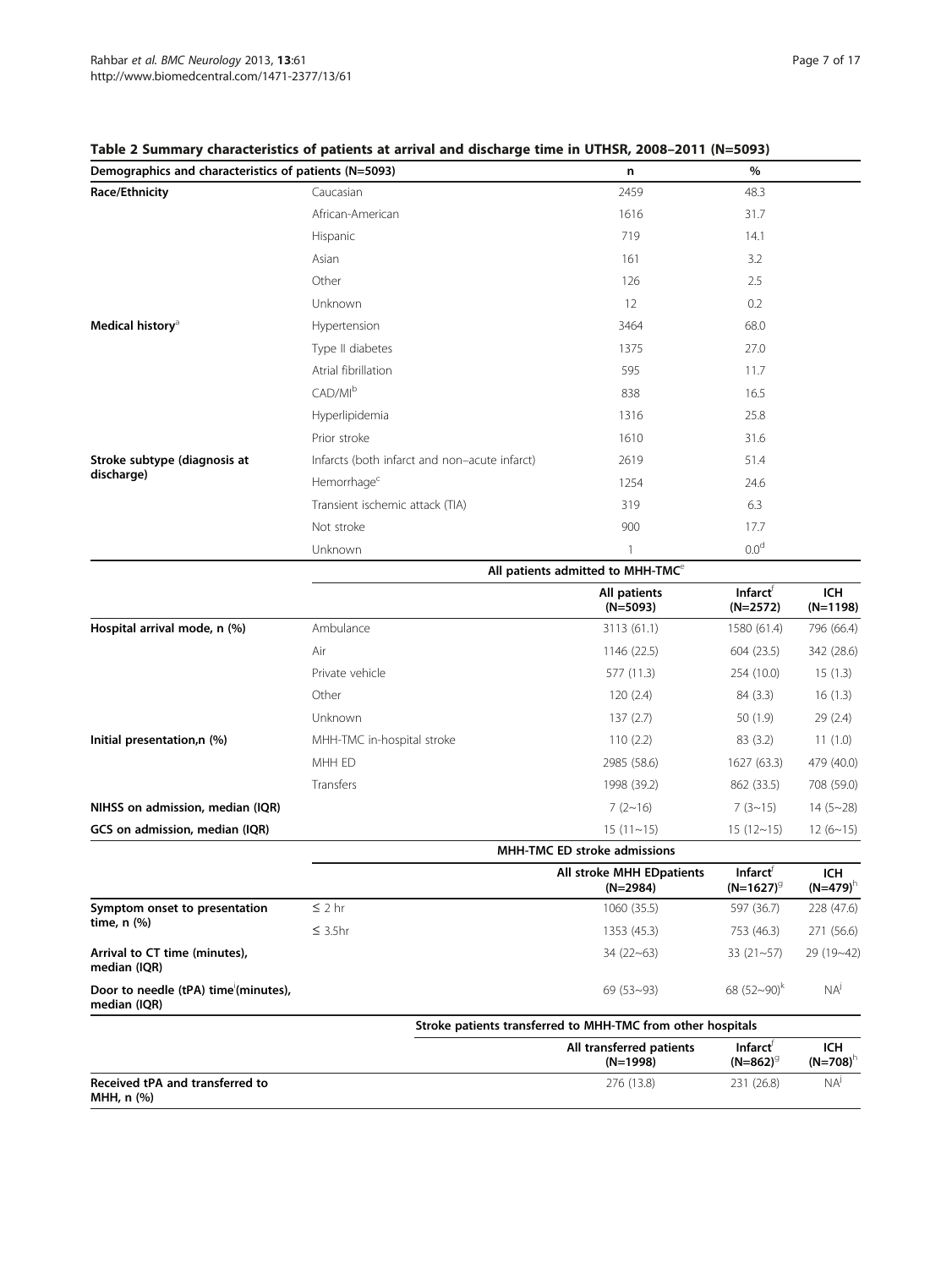| Table 2 Summary characteristics of patients at arrival and discharge time in UTHSR, 2008-2011 (N=5093) (Continued) |  |  |  |
|--------------------------------------------------------------------------------------------------------------------|--|--|--|
|--------------------------------------------------------------------------------------------------------------------|--|--|--|

|                                |                          | Characteristics of stroke patients at discharge from MHH-TMC |                          |  |  |  |  |  |  |
|--------------------------------|--------------------------|--------------------------------------------------------------|--------------------------|--|--|--|--|--|--|
|                                | All patients<br>(N=5093) | <b>Infarct</b><br>$(N=2572)$                                 | <b>ICH</b><br>$(N=1198)$ |  |  |  |  |  |  |
| Death, n (%)                   | 417(8.2)                 | 150 (5.8)                                                    | 256 (21.4)               |  |  |  |  |  |  |
| mRS on discharge, median (IQR) | $4(2-5)$                 | $4(2-4)$                                                     | $4(3-5)$                 |  |  |  |  |  |  |
| mRS 0-1 on discharge, $n\%$    | 1052 (20.7)              | 445 (17.3)                                                   | 86(7.2)                  |  |  |  |  |  |  |

<sup>a</sup> Some patients had more than one prior medical condition; <sup>b</sup> CAD (coronary artery disease)/MI (myocardial infarction); <sup>c</sup> Hemorrhage category is primarily spontaneous ICH, but also includes primarily inditary cates of <sup>e</sup> MHH-TMC = Memorial Hermann Hospital, Texas Medical Center, Houston; <sup>f</sup> Infarct does not include non-acute Infarct; <sup>9</sup> The sum of infarct patients in the stratified (or subgroup) analyses do not add up to 2572, because 83 patients were admitted to the stroke service from other units of MHH-TMC; <sup>h</sup> The sum of ICH patients in the stratified (or subgroup) analyses do not add up to 1198 because 11 patients were admitted to the stroke service from other units of MHH-TMC; <sup>i</sup>  $\overline{B}$  Door to needle (tPA) time includes off-label tPA treatment;<sup>j</sup> MA = Not applicable; <sup>k</sup> This includes patients treated with off-label thrombolysis.

abstractor against the "gold standard", for both abstractors we observed at least 93.3% agreement. For both abstractors, we also found 100 % sensitivity for these variables, except for initial presentation by abstractor #2 that had sensitivity of 95.4%. Specificity was 100% for all categorical variables except for disposition at "home" and "skilled nursing facility" for both abstractors that had specificity of 91.3% and 96.6%, respectively. For continuous variables, for both abstractors we observed a correlation of at least 0.83 for all variables, except for tPA time and INR for abstractor #2 that had correlation coefficients of −0.49 and 0.39, respectively. For continuous variables, we also reported mean differences. All data regarding the validity of the abstraction by the two abstractors against the "gold standard" are summarized in Table [5](#page-10-0).

For all categorical variables in UTHSR we observed an accuracy rate (% agreement with the "gold standard") of at least 96.5%. While sensitivity and specificity were 100% for most binary variables, wake-up stroke had the lowest sensitivity (91.7%) and IA therapy had the lowest specificity (92.9%). For continuous variables, we also observed a high level of agreement (>94.2%) for most variables, except for some date/time variables including CT time and arrival time that had accuracy rates of 80.8% and 85.2%, respectively. We also found very high correlations (r>0.96) between UTHSR records and the "gold standard" for almost all continuous variables, except for Glucose that had r=0.86. Mean differences for these variables between UTHSR records and the "gold standard" are reported in Table [6.](#page-11-0)

Finally, our analysis indicated error rates of 4.8% [95% CI (3.9, 5.7)], 2.3% [95% CI (1.7, 3.0)], 4.6% [95% CI (3.8, 5.5)], and 2.2% [95% CI (1.6, 2.8)] for years 2008, 2009, 2010, and 2011, respectively. Furthermore, the differences between error rate in 2008 and subsequent years were statistically significant (all  $P < 0.001$ ), except for the difference between 2008 and 2010. The numbers of data points used for calculation of error rates and 95% CIs for each of the four years, 2008–2011, are displayed in Figure [2](#page-12-0).

### **Discussion**

In this article, we describe the development and assessment of enhanced quality assurance procedures in UTHSR and compare data quality in UTHSR before and after implementation of our enhanced QA procedures. Since we implemented our enhanced QA procedures for UTHSR at the end of 2008 when we received the second round of funding for SPOTRIAS, we believe 2008 serves as an important reference point and any potential improvements in our registry data would be reflected from 2009 and thereafter. Our finding of a significant reduction in UTHSR error rate from 4.8% in 2008 to 2.2% in 2011 ( $P < 0.0001$ ) indicates that our effort in enhancing and formalizing the QA procedures has been successful in reducing the error rate. Though we observed an increase in error rate from 2.3% in 2009 to 4.6% in 2010 ( $P < 0.0001$ ), we believe this is partly attributed to recruitment of two new chart abstractors in early 2010.

Other stroke registries have published data from different parts of the world [\[2,3,6,9,10,12](#page-14-0)[,16](#page-15-0)-[23](#page-15-0),[25](#page-15-0),[27,28,54](#page-15-0)]. However, limited data have been reported regarding data quality as well as data quality assurance procedures for stroke registries. In fact, among the fourteen stroke registries that have published articles in English for which we had access to the full articles [[2,3,5,6,10,13,](#page-14-0)[14,16-19,21,24,25,27-30,54,55\]](#page-15-0), we found that only seven (50%) reported on the data quality of the data in their registries [[2,5](#page-14-0),[10,13](#page-14-0)[,14,16,18](#page-15-0),[24,29](#page-15-0),[54,55](#page-15-0)]. The remaining seven registries did not discuss their data quality assurance procedures [\[3](#page-14-0)[,17,19](#page-15-0),[21,25,27,28](#page-15-0)]. Since one of the aims of developing stroke registries is to improve the quality of care, and to reduce mortality attributable to stroke [[6](#page-14-0)], it is imperative that the data used for such assessments is of high quality. Therefore, we devote a significant portion of the discussion in this paper to the enhanced QA procedures that we have established for ensuring data quality from chart abstraction to data management and analysis.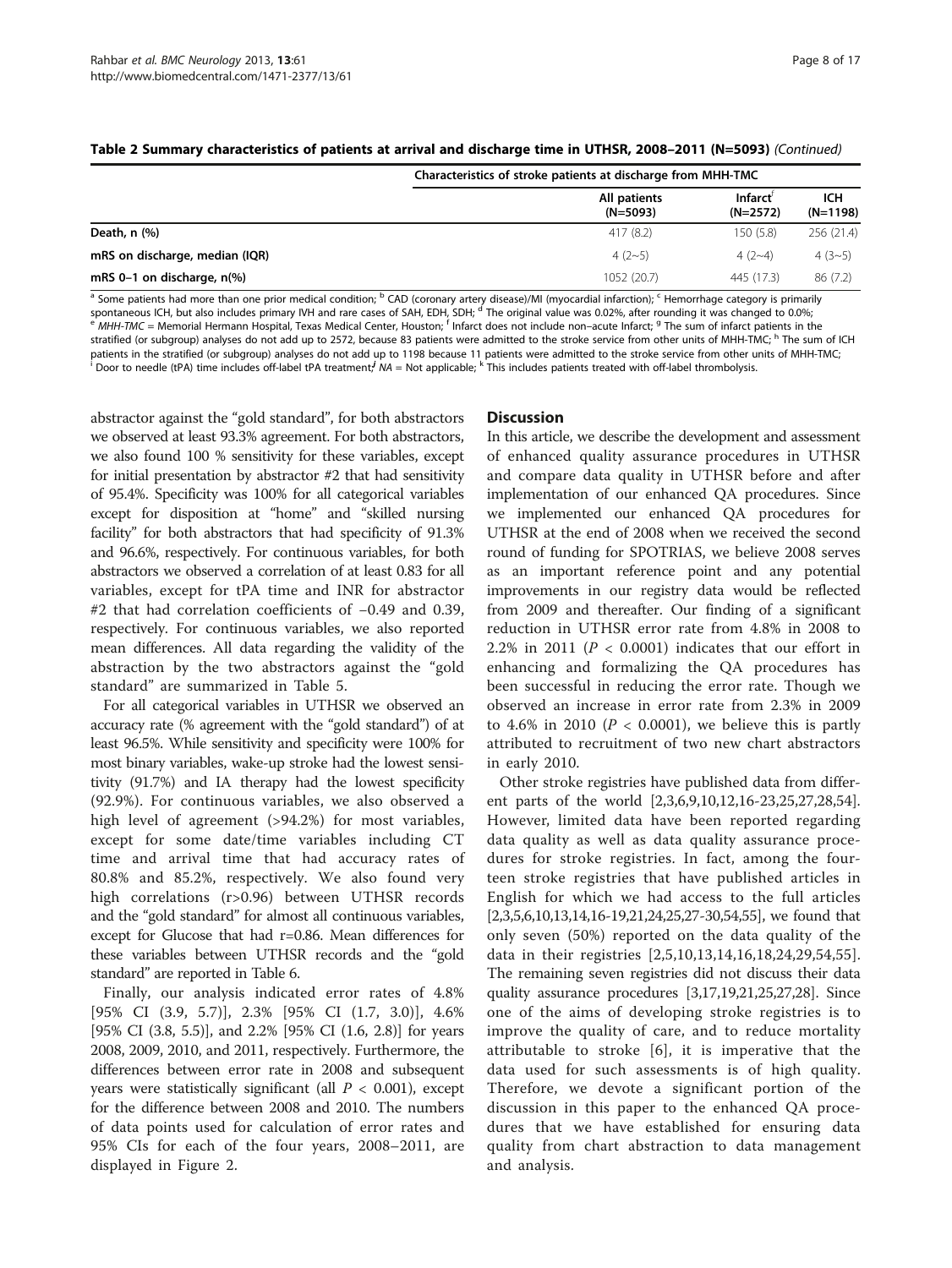|                                                                                                                                                            | Onset to tPA Time    | Year       |            |            |            |             |          |  |  |  |  |  |
|------------------------------------------------------------------------------------------------------------------------------------------------------------|----------------------|------------|------------|------------|------------|-------------|----------|--|--|--|--|--|
|                                                                                                                                                            |                      | 2008       | 2009       | 2010       | 2011       | Total       | P-value* |  |  |  |  |  |
| <b>Received tPA</b><br>No tPA<br><b>Unknown</b><br>Total # of infarcts<br>tPA<br>$0$ min - $1$ hr<br>$61$ min - 2 hr<br>121 min - 3 hr<br>181 min - 4.5 hr |                      | n(%)       | n(%)       | n(%)       | n (%)      | n(%)        |          |  |  |  |  |  |
|                                                                                                                                                            |                      | 130 (30.4) | 124 (34.6) | 153 (38.5) | 193 (44.5) | 600 (36.9)  |          |  |  |  |  |  |
|                                                                                                                                                            |                      | 297 (69.4) | 232 (64.6) | 243 (61.2) | 247 (55.8) | 1019 (62.6) |          |  |  |  |  |  |
|                                                                                                                                                            |                      | 1(0.2)     | 3(0.8)     | 1(0.3)     | 3(0.7)     | 8(0.5)      |          |  |  |  |  |  |
|                                                                                                                                                            |                      | 428        | 359        | 397        | 443        | 1627        |          |  |  |  |  |  |
|                                                                                                                                                            |                      | 1(0.2)     | 0(0.0)     | 0(0.0)     | 1(0.2)     | 1(0.1)      |          |  |  |  |  |  |
|                                                                                                                                                            |                      | 30(7.0)    | 34(9.5)    | 48 (12.1)  | 48 (10.8)  | 160 (9.8)   |          |  |  |  |  |  |
|                                                                                                                                                            |                      | 61(14.3)   | 40 (11.2)  | 58 (14.6)  | 72 (16.2)  | 231 (14.2)  |          |  |  |  |  |  |
|                                                                                                                                                            |                      | 19 (4.4)   | 37 (10.3)  | 33(8.3)    | 42 (9.5)   | 131(8.1)    |          |  |  |  |  |  |
|                                                                                                                                                            | 271 min - 6 hr       | 5(1.2)     | 4(1.1)     | 2(0.5)     | 12(2.7)    | 23(1.4)     |          |  |  |  |  |  |
|                                                                                                                                                            | $> 6$ hr             | 15(3.5)    | 9(2.5)     | 12(3.0)    | 18(4.1)    | 54 (3.3)    |          |  |  |  |  |  |
|                                                                                                                                                            | Received tPA (Total) | 130        | 124        | 153        | 193        | 600         |          |  |  |  |  |  |
| Within 2 hrs.                                                                                                                                              |                      | 30 (7.24)  | 34(9.5)    | 48 (12.1)  | 49 (11.1)  | 161 (9.9)   | 0.02     |  |  |  |  |  |
| Within 3 hrs.                                                                                                                                              |                      | 91(21.3)   | 74 (20.6)  | 106 (26.7) | 121(27.3)  | 392 (24.1)  | 0.01     |  |  |  |  |  |
| Within 4.5 hrs.                                                                                                                                            |                      | 110(25.7)  | 111 (30.9) | 139 (35.0) | 163 (36.8) | 523 (32.2)  | < 0.01   |  |  |  |  |  |

<span id="page-8-0"></span>Table 3 Distribution of "Onset to tPA Time" among infarct patients presenting at MHH-TMC, 2008–2011 (N=1627)

\* P-value is based on Chi-square test for linear trend.

# Training of abstractors and assessment of reliability and validity of abstracted data

Reeves et al. (2008) has highlighted the importance of training in maintaining data quality for PCNASR registries [\[29](#page-15-0)]. Our quality assurance process rests on an understanding that each new abstractor should be provided sufficient training for codebook definitions and specialty issues of stroke (e.g., CT time). Historically, our abstractors used to be healthcare professionals including nurse practitioners; only recently, we have hired non-clinicians. This makes a difference in the level of training that needs to be done. To ensure reliability and validity of data, we believe training of abstractors should be mandatory [\[29\]](#page-15-0).

The complexity and differences in the interpretation of the key variables in medical records for stroke patients demands continuous training and evaluation of the work conducted by the abstractors to ensure data quality in a stroke registry. For evaluation of data abstracted, we have conducted a reliability study to assess IRR between the two abstractors and a validity study to assess the level of agreement, sensitivity, and specificity between the data abstracted by each abstractor and the "gold standard". For these evaluations, we have only used select variables from a set of 30 patient records for which the "gold standard" data were available.

We found excellent IRR (ICC  $\geq$  0.75) between the two abstractors for most continuous variables including age, onset time, arrival time, and mRS on discharge. These findings are consistent with those reported by Reeves et al. (2008) for PCNASR that indicated excellent reliability for age, stroke onset time, ED arrival time, and mRS [[29](#page-15-0)]. Our

findings are also consistent with those reported by Xian et al. (2012) for GWTG-Stroke registry indicating an excellent IRR for age [[5\]](#page-14-0). We also found poor IRR (ICC =  $-0.48$ ) for tPA time with a large mean difference between the two abstractors caused by discrepancies in dates (i.e., a wrong day, month, or year) for 3 patients out of 7 dates who received tPA therapy.

For categorical variables, we observed excellent IRR (Kappa  $\geq$  0.75) between the two abstractors for most variables including diagnosis of stroke as infarct and ICH, tPA therapy, disposition, and initial presentation, except for diagnosis of stroke as TIA that had a moderate IRR (Kappa = 0.65). These findings are consistent with those reported by Xian et al. (2012) for GWTG-Stroke registry that indicated excellent IRR for final clinical diagnosis, tPA therapy and discharge destination [\[5](#page-14-0)]. However, in PCNASR, Reeves et al. (2008) found poor reliability for stroke team consultation, time of initial brain imaging, discharge destination, and stroke/TIA diagnosed in emergency department [[29](#page-15-0)]. Nonetheless, excellent IRR between the two abstractors alone does not indicate the validity of data abstracted. We believe assessment of both IRR and validity (% agreement, sensitivity, and specificity) provide a more informed evaluation of abstractors' performance.

Our validity study based on 30 patient records revealed that for all selected categorical variables, the agreement between the data abstracted by each of the two abstractors against the "gold standard" was above 93.3%. Since the level of agreement alone does not indicate the validity of the data abstracted, we also computed bias index between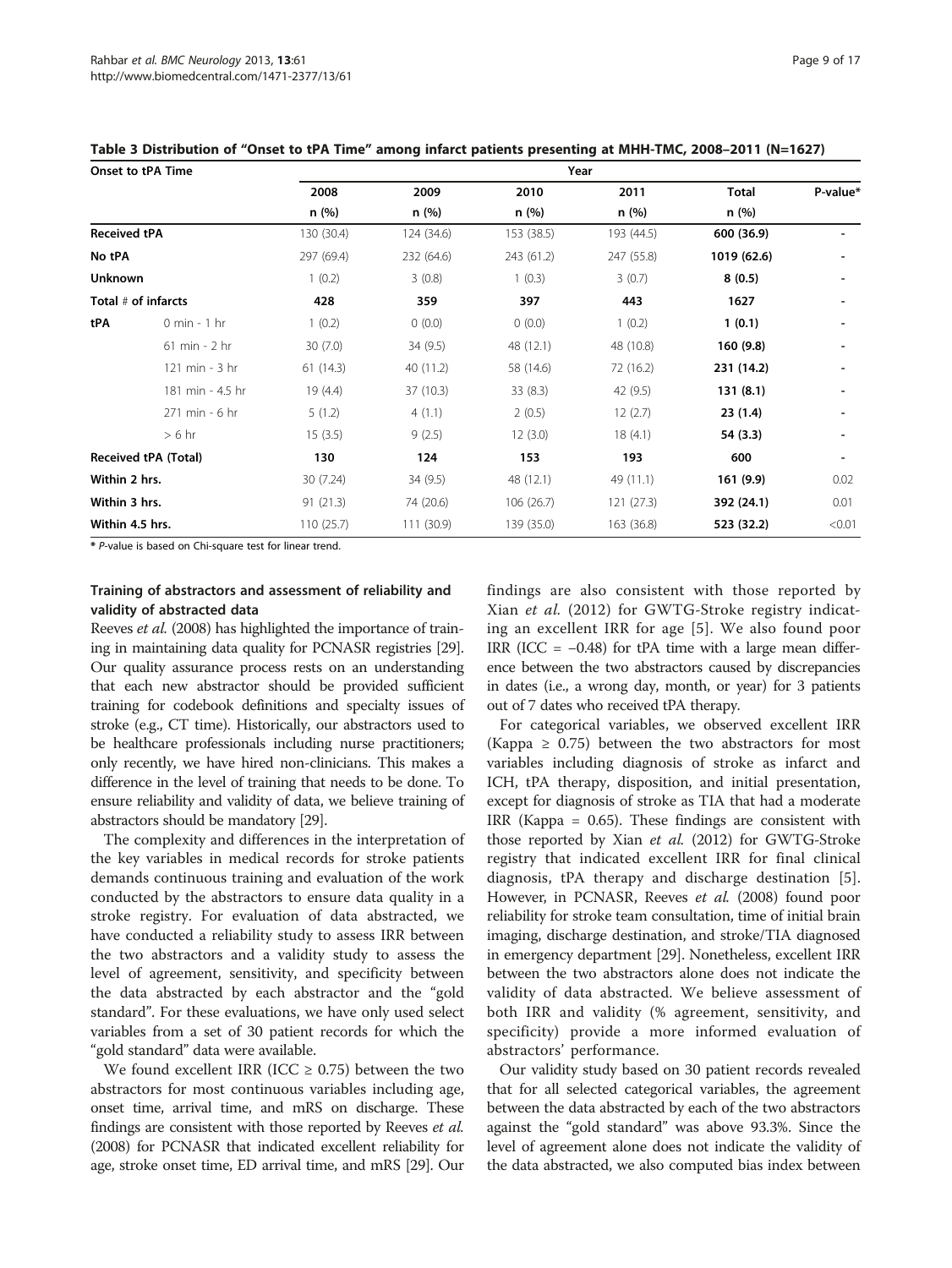#### <span id="page-9-0"></span>Table 4 Summary statistics regarding performance measures of care for stroke patients in UTHSR by year, 2008-2011

| Performance<br>measure | 2008      |           |      | 2009      |           |      |           | 2010      |      |           | 2011      |      |           | 2008-2011 |      |      |  |
|------------------------|-----------|-----------|------|-----------|-----------|------|-----------|-----------|------|-----------|-----------|------|-----------|-----------|------|------|--|
|                        | <b>NE</b> | <b>NT</b> | %    | <b>NE</b> | <b>NT</b> | $\%$ | <b>NE</b> | <b>NT</b> | $\%$ | <b>NE</b> | <b>NT</b> | %    | <b>NE</b> | <b>NT</b> | %    |      |  |
| $STK-1$                | 744       | 713       | 95.8 | 803       | 783       | 97.5 | 859       | 845       | 98.4 | 949       | 934       | 98.4 | 3355      | 3275      | 97.6 | 0.98 |  |
| STK-2                  | 470       | 442       | 94.0 | 477       | 451       | 94.6 | 537       | 504       | 93.9 | 623       | 590       | 94.7 | 2107      | 1987      | 94.3 | 0.99 |  |
| STK-3                  | 77        | 62        | 80.5 | 63        | 61        | 96.8 | 77        | 75        | 97.4 | 65        | 64        | 98.5 | 282       | 262       | 92.9 | 0.81 |  |
| $STK-4*$               | 70        | 63        | 90.0 | 68        | 56        | 82.4 | 93        | 81        | 87.1 | 88        | 78        | 88.6 | 319       | 278       | 87.1 | 0.99 |  |
| STK-5                  | 327       | 327       | 100  | 340       | 340       | 100  | 370       | 369       | 99.7 | 393       | 393       | 100  | 1430      | 1429      | 99.9 | 1.00 |  |
| STK-6                  | 326       | 271       | 83.1 | 331       | 285       | 86.1 | 340       | 300       | 88.2 | 409       | 355       | 86.8 | 1406      | 1211      | 86.1 | 0.96 |  |
| <b>STK-7**</b>         | 680       | 663       | 97.5 | 659       | 639       | 97.0 | 710       | 639       | 90.0 | 819       | 707       | 86.3 | 2868      | 2648      | 92.3 | 0.29 |  |
| STK-8                  | 230       | 228       | 99.1 | 197       | 150       | 76.1 | 233       | 178       | 76.4 | 307       | 303       | 98.7 | 967       | 859       | 88.8 | 0.06 |  |
| <b>STK-9**</b>         | 214       | 195       | 91.1 | 186       | 175       | 94.1 | 199       | 190       | 95.5 | 254       | 244       | 96.1 | 853       | 804       | 94.3 | 0.98 |  |
| <b>STK-10</b>          | 635       | 607       | 95.6 | 684       | 657       | 96.1 | 735       | 709       | 96.5 | 880       | 860       | 97.7 | 2934      | 2833      | 96.6 | 0.99 |  |

 $NE =$  Number of eligible patients.

 $NT =$  Number of eligible patients who received treatment or intervention.

 $P$ -value =  $P$ -value based on Chi-square test for linear trend over four years, 2008–2011.

\* Thrombolytic Therapy Administered (STK-4) is calculated based on inclusions and exclusions criteria set by The Joint Commission (TJC), which resulted in a different number of eligible patients for tPA compared to that reported in Table [2](#page-6-0).

The eligibility of patients related to diagnoses of ischemic stroke and hemorrhagic stroke: [[48](#page-14-0)[,49\]](#page-15-0)

We used the standard TJC definitions for inclusion/exclusion of patients for calculations of all performance measures. Patients with diagnosis of ischemic stroke are eligible for all performance measures, but patients with diagnosis of hemorrhagic stroke are eligible for performance measures STK-1, STK-7, STK-8, STK-9, and STK-10.

Definition of performance measures: [\[48](#page-14-0),[49\]](#page-15-0)

STK-1 = Venous Thromboembolism (VTE) Prophylaxis: Ischemic and hemorrhagic stroke patients who received VTE prophylaxis or have documentation why no VTE prophylaxis was given the day of or the day after hospital admission.

STK-2 = Discharged on Antithrombotic Therapy: Ischemic stroke patients prescribed antithrombotic therapy at hospital discharge.

STK-3 = Anticoagulation Therapy for Atrial Fibrillation/Flutter: Ischemic stroke patients with atrial fibrillation/flutter who are prescribed anticoagulation therapy at hospital discharge.

STK-4 = Thrombolytic Therapy: Acute ischemic stroke patients who arrive at this hospital within 2 hours of time last known well and for whom IV t-PA was initiated at this hospital within 3 hours of time last known well.

STK-5 = Antithrombotic Therapy By End of Hospital Day 2: Ischemic stroke patients administered antithrombotic therapy by the end of hospital day 2. STK-6 = Discharged on Statin Medication: Ischemic stroke patients with LDL greater than or equal to 100 mg/dL, or LDL not measured, or who were on a

lipid-lowering medication prior to hospital arrival are prescribed statin medication at hospital discharge.

STK-7 = Dysphagia Screening: Patients with ischemic or hemorrhagic stroke who undergo evidence-based bedside testing protocol approved by the hospital before being given any food fluids, or medication by mouth.

STK-8 = Stroke Education: Ischemic or hemorrhagic stroke patients or their caregivers who were given educational materials during the hospital stay addressing all of the following: activation of emergency medical system, need for follow-up after discharge, medications prescribed at discharge, risk factors for stroke, and warning signs and symptoms of stroke.

STK-9 = Smoking Cessation/Advice/Counseling: Patients with ischemic or hemorrhagic stroke with a history of smoking cigarettes, who are, or whose caregivers are, given smoking cessation advice or counseling during hospital stay. For the purposes of this measure, a smoker is defined as someone who has smoked cigarettes anytime during the year prior to hospital arrival.

STK-10 = Assessed for Rehabilitation: Ischemic or hemorrhagic stroke patients who were assessed for rehabilitation services.

\*\* Calculations for measures STK-7 and STK-9 are based on definitions provided in Disease-Specific Care Certification Program STROKE Performance Measurement Implementation Guide (2008) [[49\]](#page-15-0).

each of the two abstractors and the "gold standard". For example, for initial presentation at MHH-TMC we observed an agreement of 96.7% for abstractor #2 but the bias index for this variable against the "gold standard" was −0.03, indicating the tendency for abstractor #2 to record initial presentation as "other hospitals" while the "gold standard" indicated initial presentation at MHH-TMC. For continuous variables, we found a correlation of at least 0.83 for all selected variables, except for tPA time  $(r = -0.49)$  and INR  $(r = 0.39)$ for abstractor #2. Because a high correlation alone does not indicate the validity of the data abstracted, we also computed mean differences for these variables between each of the two abstractors and the "gold standard". For example, for onset time we observed a perfect correlation  $(r = 1)$  for both abstractors but the

mean differences for this variable against the "gold standard" was 9.4 minutes for abstractor #1 and 14.1 minutes for abstractor #2. Interpretation of mean differences is similar to that of the bias index as described earlier. The 95% CIs for mean differences indicate no significant differences between the abstracted data by the two abstractors and the "gold standard", except for tPA time for abstractor #2 that 95% CI is not reported. This is because abstractor #2 reported 3 wrong dates (i.e., a wrong day, month or year) out of 7 dates for patients who received tPA therapy, which resulted in a misleading mean difference. These findings indicate areas where additional training may be needed for the abstractors. Xian et al. (2012) used the audit abstractor for assessment of validity and accuracy of abstractors' work against the audit data in GWTG-Stroke registry. They also reported a high accuracy rate for the majority of variables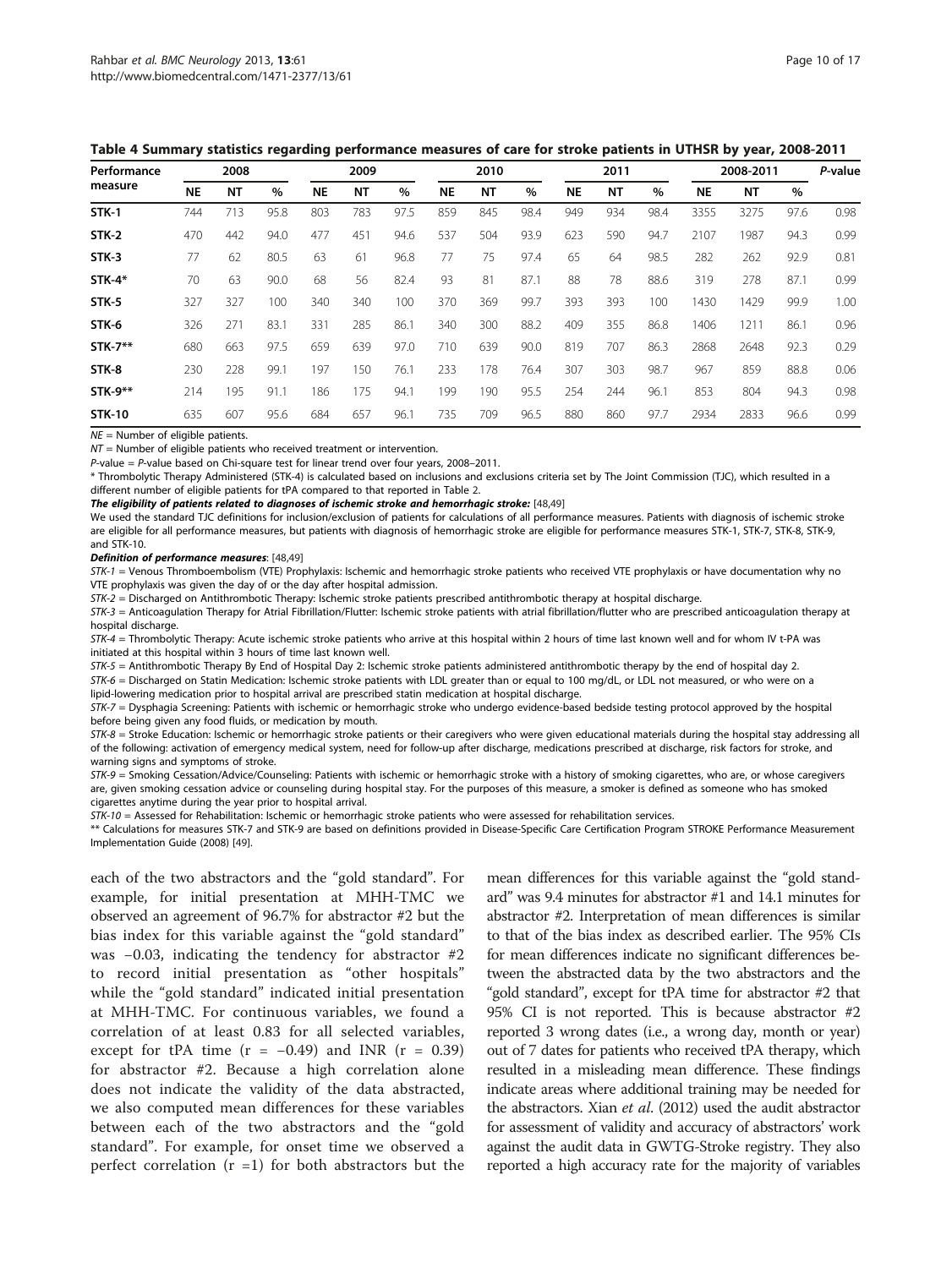| Categorical<br>variables       | <b>Dichotomous</b>          |    | IRR = Kappa (95% LCL) <sup>a</sup>      |                             |    |                  | Abstractor 1 vs. "gold standard" |                            |                      |                |                  | Abstractor 2 vs. "gold standard" |                            |                      |
|--------------------------------|-----------------------------|----|-----------------------------------------|-----------------------------|----|------------------|----------------------------------|----------------------------|----------------------|----------------|------------------|----------------------------------|----------------------------|----------------------|
|                                | variables                   | N  | Abstractor 1 vs.<br><b>Abstractor 2</b> | <b>Bias</b><br><b>Index</b> | N  | Agreement<br>(%) | Sensitivity<br>(%)               | <b>Specificity</b><br>(%)  | <b>Bias</b><br>Index | N              | Agreement<br>(%) | Sensitivity<br>(%)               | Specificity<br>(%)         | <b>Bias</b><br>Index |
| Stroke type                    | Infarct                     | 30 | 1.00                                    | $\circ$                     | 30 | 100              | 100                              | 100                        | $\circ$              | 30             | 100              | 100                              | 100                        | $\circ$              |
|                                | ICH                         | 30 | 1.00                                    | $\mathbf{0}$                | 30 | 100              | 100                              | 100                        | $\mathbf{0}$         | 30             | 100              | 100                              | 100                        | $\circ$              |
|                                | TIA                         | 30 | 0.65(0.02)                              | $-0.03$                     | 30 | 100              | 100                              | 100                        | $\mathbf{0}$         | 30             | 96.7             | 100                              | 96.6                       | 0.03                 |
| tPA therapy                    | Yes                         | 30 | 1.00                                    | $\mathbf{0}$                | 30 | 100              | 100                              | 100                        | $\mathbf{0}$         | 30             | 100              | 100                              | 100                        | $\circ$              |
| Symptomatic<br>hemorrhage      | Yes                         | 30 | 1.00                                    | 0                           | 30 | 100              | 100                              | 100                        | $\mathbf 0$          | 30             | 100              | 100                              | 100                        | $\circ$              |
| <b>Disposition</b>             | Death                       | 30 | 1.00                                    | $\circ$                     | 30 | 100              | 100                              | 100                        | $\mathbf{0}$         | 30             | 100              | 100                              | 100                        | $\circ$              |
|                                | Home                        | 30 | 1.00                                    | 0                           | 30 | 93.3             | 100                              | 91.3                       | 0.07                 | 30             | 93.3             | 100                              | 91.3                       | 0.07                 |
|                                | Inpatient<br>rehabilitation | 30 | 1.00                                    | 0                           | 30 | 100              | 100                              | 100                        | $\mathbf 0$          | 30             | 100              | 100                              | 100                        | $\circ$              |
|                                | Skilled nursing<br>facility | 30 | 1.00                                    | 0                           | 30 | 96.7             | 100                              | 96.6                       | 0.03                 | 30             | 96.7             | 100                              | 96.6                       | 0.03                 |
| <b>Initial</b><br>presentation | <b>MHH</b>                  | 30 | 0.92(0.76)                              | 0.03                        | 30 | 100              | 100                              | 100                        | $\mathbf{0}$         | 30             | 96.7             | 95.4                             | 100                        | $-0.03$              |
| <b>Continuous</b><br>variables |                             |    | $IRR = ICC^d (95\% LCL)^a$              |                             |    |                  | Abstractor 1 vs. "gold standard" |                            |                      |                |                  | Abstractor 2 vs. "gold standard" |                            |                      |
|                                |                             | N  | Abstractor 1 vs.<br><b>Abstractor 2</b> | $MDc$ (95%<br>$CD^{\circ}$  | N  | Agreement<br>(%) | Correlation<br>$(95\%CI)^{b}$    | $MDc$ (95%CI) <sup>b</sup> |                      | N              | Agreement<br>(%) | Correlation<br>$(95\%CI)^{b}$    | $MDc$ (95%CI) <sup>b</sup> |                      |
| Age (years)                    |                             | 30 | 1.00                                    | 0(0, 0)                     | 30 | 96.7             | $0.83$ $(0.65, 0.91)$            | $1.4 (-1.5, 4.4)$          |                      | 30             | 96.7             | 0.83 (0.65, 0.91)                | $1.4 (-1.5, 4.4)$          |                      |
| Onset time (minutes)           |                             | 16 | 1.00                                    | $4.7(-14.5, 16)$<br>5.3)    |    | 93.8             | 1.00                             | $9.4 (-10.6, -29.4)$       |                      | 16             | 87.5             | 1.00                             | $14.1$ $(-7.7, 35.8)$      |                      |
| Arrival time (minutes)         |                             | 29 | 1.00                                    | 0(0, 0)                     | 30 | 86.7             | 1.00                             | $-0.2$ ( $-1.9$ , 1.5)     |                      | 29             | 89.7             | 1.00                             | $-0.2$ $(-2.1, 1.6)$       |                      |
| tPA time (minutes)             |                             | 7  | $-0.48$ $(-0.89)$                       | <b>NR</b>                   | 7  | 100              | 1.00                             | 0(0, 0)                    |                      | $\overline{7}$ | 57.1             | $-0.49(-0.90,$<br>0.45)          | <b>NR</b>                  |                      |
| <b>INR</b>                     |                             | 25 | 0.98(0.96)                              | $0.02 (-0.02, 25)$<br>0.06) |    | 80               | 0.98 (0.97, 0.99)                | $-0.01$ $(-0.04, 0.02)$    |                      | 26             | 73.1             | $0.39(-0.00,$<br>0.67)           | $0.1$ (-0.2, 0.4)          |                      |
| mRS on discharge               |                             | 23 | 1.00                                    | 0(0, 0)                     | 23 | 95.6             | $0.98$ $(0.96, 0.99)$            | $-0.04$ $(-0.13, 0.05)$    |                      | 26             | 96.2             | 0.98(0.96, 0.99)                 | $-0.04$ $(-0.12, 0.04)$    |                      |

<span id="page-10-0"></span>Table 5 IRR between the two abstractors, and validity against the "gold standard" for select variables, (N=30)

 $a$  95% LCL = 95% Lower Confidence Limit; <sup>b</sup> 95% CI = 95% Confidence Interval; <sup>c</sup> MD = Mean difference for reliability study is calculated based on abstractor #1 minus abstractor #2; for validity study the difference is based on abstractor #1 or abstractor #2 minus the "gold standard";  $d$  ICC = Intra-class correlation; NR = Not reported because calculations were misleading due to an error in re-abstraction by abstractor #2 who reported 3 wrong dates (i.e., a wrong day, month or year) out of 7 dates for patients who received tPA therapy, which resulted in a misleading mean difference.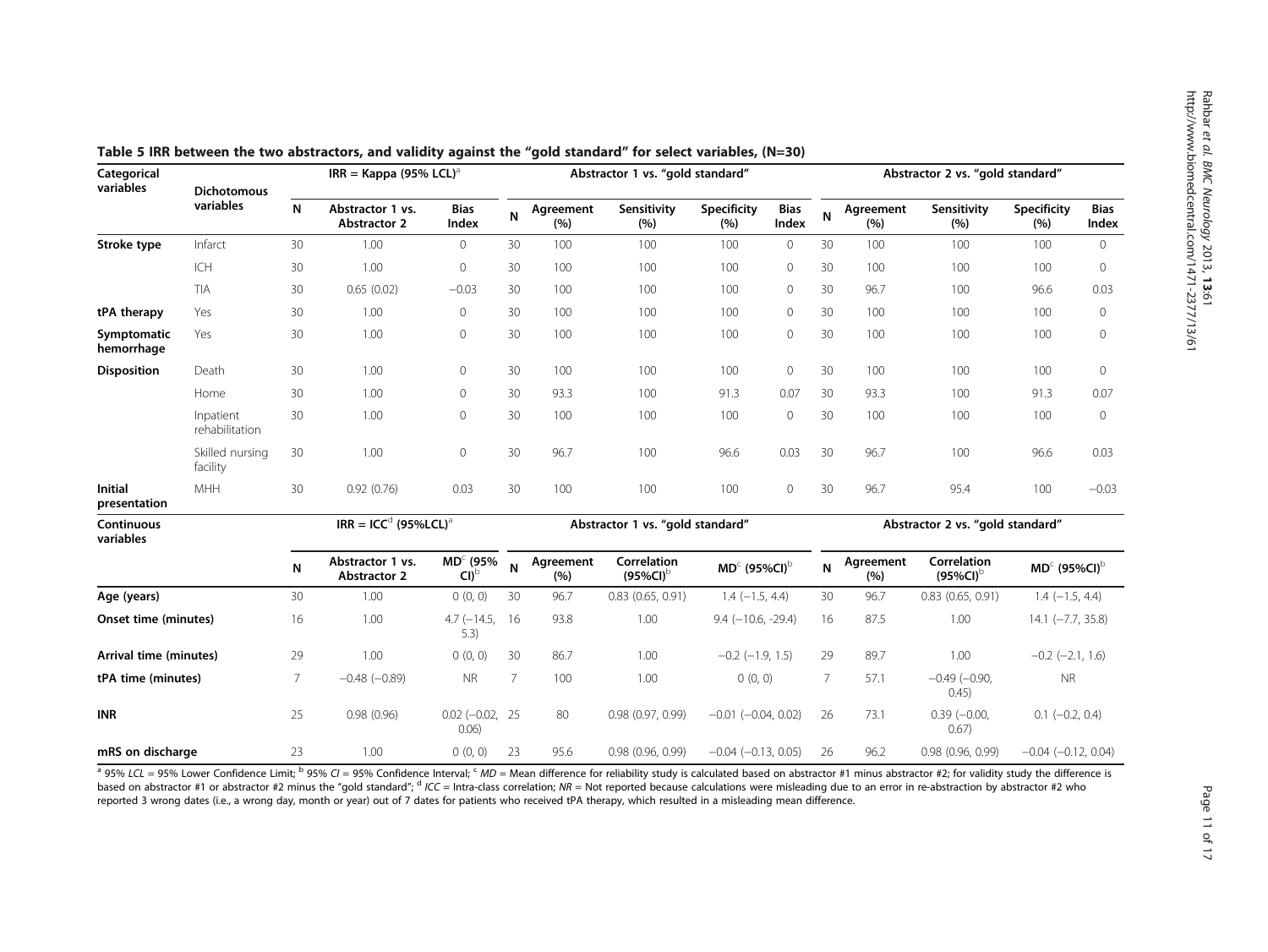| <b>Categorical variables</b>     | <b>Dichotomous</b>       | UTHSR vs. "gold standard" |     |               |                          |                                |  |  |  |  |
|----------------------------------|--------------------------|---------------------------|-----|---------------|--------------------------|--------------------------------|--|--|--|--|
|                                  | variables                | F*                        | N   | Agreement (%) | Sensitivity (%) (95% CI) | Specificity (%) (95% CI)©      |  |  |  |  |
| Gender                           | Male                     | 43                        | 85  | 100           | 100 (92.0, 100)          | 100 (92.0, 100)                |  |  |  |  |
| Stroke type                      | Infarct                  | 62                        | 115 | 100           | 100 (94.2, 100)          | 100 (93.3, 100)                |  |  |  |  |
|                                  | <b>ICH</b>               | 31                        | 115 | 100           | 100 (88.8, 100)          | 100 (95.7, 100)                |  |  |  |  |
|                                  | <b>TIA</b>               | $\overline{2}$            | 115 | 100           | 100 (15.8, 100)          | 100 (96.8, 100)                |  |  |  |  |
| Hospital arrival mode            | Air                      | 35                        | 115 | 97.4          | 97.2 (85.5, 99.9)        | 97.5 (91.2, 99.7)              |  |  |  |  |
|                                  | Ambulance                | 59                        | 115 | 97.4          | 95.2 (86.5, 99.0)        | 100 (93.3, 100)                |  |  |  |  |
| tPA therapy                      | Yes                      | 25                        | 115 | 100           | 100 (86.3, 100)          | 100 (96.0, 100)                |  |  |  |  |
| tPA location                     | MHH-TMC                  | 13                        | 25  | 100           | 100 (75.3, 100)          | 100 (73.5, 100)                |  |  |  |  |
| IA therapy                       | No                       | 13                        | 115 | 98.3          | 99.0 (94.6, 99.9)        | 92.9 (66.1, 99.8)              |  |  |  |  |
| Atrial fibrillation in hospital  | Yes                      | 19                        | 115 | 99.1          | 99.0 (94.6, 99.9)        | 99.0 (94.3, 99.9)              |  |  |  |  |
| Anti-thrombotic medication       | Yes                      | 52                        | 78  | 100           | 100 (82.4, 100)          | 100 (86.8, 100)                |  |  |  |  |
| DVT prophylaxis                  | Yes                      | 78                        | 85  | 100           | 100 (95.4, 100)          | 100 (59.0, 100)                |  |  |  |  |
| <b>Patient education</b>         | Yes                      | 63                        | 78  | 100           | 100 (94.3, 100)          | 100 (78.2, 100)                |  |  |  |  |
| Wake up stroke                   | Yes                      | 11                        | 78  | 98.7          | 91.7 (61.5, 99.8)        | 100 (94.6, 100)                |  |  |  |  |
| <b>Rehabilitation evaluation</b> | Yes                      | 67                        | 78  | 100           | 100 (94.6, 100)          | 100 (72.0, 100)                |  |  |  |  |
| Symptomatic hemorrhage           | Yes                      | $\overline{2}$            | 115 | 100           | 100 (15.8, 100)          | 100 (96.8, 100)                |  |  |  |  |
| Disposition at discharge         | Death                    | 17                        | 115 | 100           | 100 (80.5, 100)          | 100 (96.3, 100)                |  |  |  |  |
|                                  | Home                     | 43                        | 115 | 98.3          | 100 (91.8, 100)          | 97.2 (90.3, 99.7)              |  |  |  |  |
|                                  | Inpatient rehabilitation | 18                        | 115 | 100           | 100 (81.5, 100)          | 100 (96.3, 100)                |  |  |  |  |
|                                  | Skilled nursing facility | $\overline{4}$            | 111 | 96.5          | <b>NR</b>                | 100 (99.9, 100)                |  |  |  |  |
| Initial presentation             | MHH                      | 76                        | 115 | 99.1          | 100 (95.3, 100)          | 97.4 (86.5, 99.9)              |  |  |  |  |
| <b>Smoker</b>                    | Yes                      | 20                        | 78  | 100           | 100 (83.2, 100)          | 100 (94.0, 100)                |  |  |  |  |
| Continuous variables             |                          |                           | N   | Agreement (%) | Correlation (95% CI)     | MD† (95% CI)۞                  |  |  |  |  |
| Age (years)                      |                          |                           | 115 | 98.3          | 0.96 (0.94, 0.97)        | $0.5$ (-0.3, 1.2)              |  |  |  |  |
| Onset time (minutes)             |                          |                           | 72  | 97.2          | 1.00(1.00, 1.00)         | $6.3$ ( $-3.0$ , 15.5)         |  |  |  |  |
| Arrival time (minutes)           |                          |                           | 115 | 85.2          | 1.00 (1.00, 1.00)        | 26.7 (-36.3, 89.6)             |  |  |  |  |
| tPA time (minutes)               |                          |                           | 23  | 95.7          | 1.00(1.00, 1.00)         | $-0.04$ $(-0.13, 0.05)$        |  |  |  |  |
| <b>CT Time (minutes)</b>         |                          |                           | 52  | 80.8          | 1.00(1.00, 1.00)         | $20.9$ (-19.7, 61.4)           |  |  |  |  |
| Glucose                          |                          |                           | 78  | 96.2          | 0.86 (0.79, 0.91)        | $-5.9$ ( $-15.6$ , 3.8)        |  |  |  |  |
| Creatinine                       |                          |                           | 78  | 98.7          | 0.99(0.99, 1.00)         | $0.003$ ( $-0.003$ , $0.008$ ) |  |  |  |  |
| <b>LDL</b>                       |                          |                           | 86  | 97.7          | 0.96(0.94, 0.98)         | $114.9$ (-113.5, 343.3)        |  |  |  |  |
| <b>INR</b>                       |                          |                           | 104 | 94.2          | 0.99(0.99, 1.00)         | $-0.003$ $(-0.013, 0.006)$     |  |  |  |  |
| mRS on discharge                 |                          |                           | 104 | 98.1          | 0.99(0.99, 1.00)         | $0 (-0.03, 0.03)$              |  |  |  |  |

<span id="page-11-0"></span>

| Table 6 Measures of validity of UTHSR data against "gold standard" based on 115 patient records, 2008-2011 |  |  |  |
|------------------------------------------------------------------------------------------------------------|--|--|--|
|------------------------------------------------------------------------------------------------------------|--|--|--|

N = Where both UTHSR and gold standard data have values; **☉** 95% CI = 95% Confidence Interval; † MD = Mean Difference, (calculated as UTHSR minus the "gold standard").

 $N =$  Not reported because there were no observations in UTHSR in the category of "Skilled Nursing Facility";  $*$  F = Frequency of observations for each level of dichotomous variable reported.

such as age, diagnosis and evaluation, arrival date/time, tPA therapy [\[5\]](#page-14-0). We believe an objective evaluation of the abstractors' performance and providing additional training will result in improved data quality.

#### Data cleaning

Data cleaning is an essential component of QA processes which includes identification and resolution of all discrepant data in the database [[37,44\]](#page-15-0). However, the extent of data cleaning varies for different registries that reported their QA procedure [\[2,5,13,](#page-14-0)[18,24](#page-15-0)]. As mentioned earlier, for UTHSR we developed a comprehensive program that included about 350 univariable and multivariable validation rules that were used to identify discrepant data. Whereas for GWTG-Stroke registry, the data abstraction tool included predefined logic features and user alerts to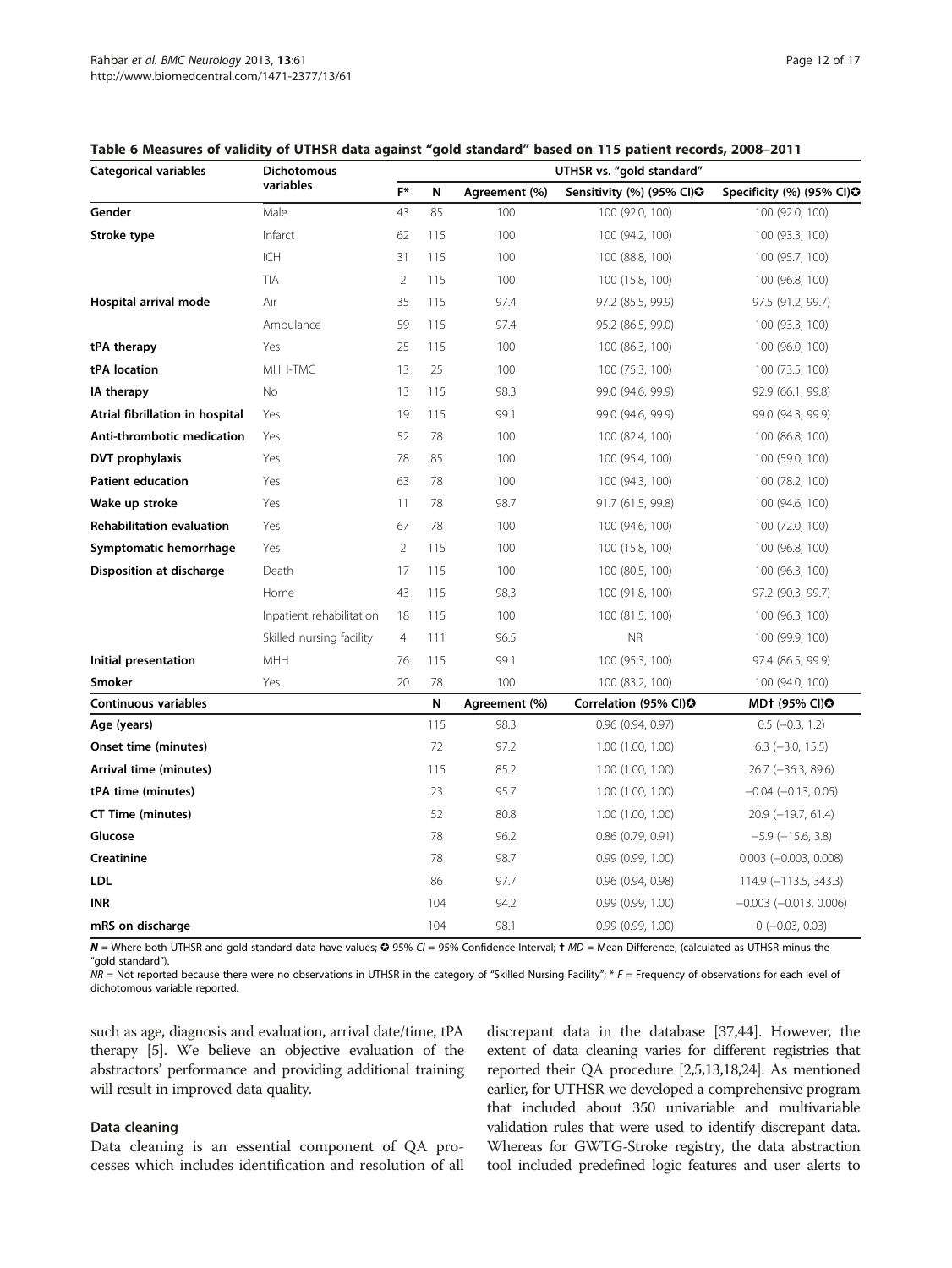<span id="page-12-0"></span>

identify potentially invalid format or data entry. Required fields were structured so that valid data must be entered before the data are saved. Range checks were used for inconsistent or out-of-range data and prompted the user to correct or review data entries that were considered out of range [\[13\]](#page-14-0). Similarly, Hsieh et al. (2010) reported using logic checks and variable limits to prevent inaccurate data entries in TSR [\[2\]](#page-14-0). Since the data cleaning process does not capture all discrepant data, some recommend a random audit of a fraction of data in a stroke registry. For example, Hsieh et al. (2010) used random auditing of 5% of all cases entered in TSR [[2](#page-14-0)].

#### Assessment of validity for data in UTHSR

It is important to note that accuracy of data is dependent on the type (e.g., categorical or continuous) and complexity of capturing accurate values for variables in a registry. For example, some registries have reported lower levels of accuracy for variables that involve date/time (e.g., time to an event) [\[56\]](#page-15-0). Therefore, it is important to assess validity of data for key variables in a stroke registry.

Our assessment of validity of data against the "gold standard" for categorical variables, based on 115 patient records for key variables and 85 patient records for the remaining variables, indicates an excellent agreement (> 96%) between the UTHSR data against the "gold standard". Our findings are consistent with those reported by Xian et al. (2012), indicating high levels of agreement between audited data and medical records for categorical variables, except for DVT prophylaxis that had 79% agreement [[5\]](#page-14-0). In addition, levels of sensitivity and specificity for categorical variables in UTHSR were excellent (above 92.9%). For continuous variables, we found a correlation of at least 0.86 for all selected variables. However, agreement for CT time and arrival

time were 80.8% and 85.2%, respectively. For reasons described earlier, we also computed mean difference for these variables between the UTHSR and the "gold standard". For example, for arrival time we observed a perfect correlation  $(r = 1)$  for UTHSR but the mean difference for this variable against the "gold standard" was 26.7 [95% CI (−36.3, 89.6)] minutes. Therefore, specific attention needs to be made regarding CT time or arrival time because wrong dates (i.e., a wrong day, month or year) or sometimes error due to using different sources for capturing these variables could result in mean difference between the abstracted data by the abstractors and the "gold standard". Others have also reported difficulty in capturing time related variables in stroke registries. For example, George et al. (2009) reported that for the majority (57.8%) of patients in PCNASR, the time from onset of symptoms to hospital arrival was not recorded or was not known [[6](#page-14-0)]. Xian, et al. (2012) also reported on validity of data for continuous variables in GWTG-Stroke registry indicating accuracy rates of at least 85% for majority of variables, notably an agreement of more than 93.6 for arrival time and brain imaging time. However, their higher levels of agreement for the arrival and brain imaging times could be due to their definition of agreement for continuous variables, as they consider such data accurate if the values in the registry and in the audited records are within 15 minutes of each other [[5\]](#page-14-0), whereas we considered a perfect agreement for these variables in our study.

During 2008–2011, for UTHSR we observed a significant improvement in the error rate (dropped from 4.8% in 2008 to 2.2% in 2011). We attribute this improvement to our effort in enhancing and formalizing our quality assurance procedures that include enhancements in software development, improving instructions in the codebook,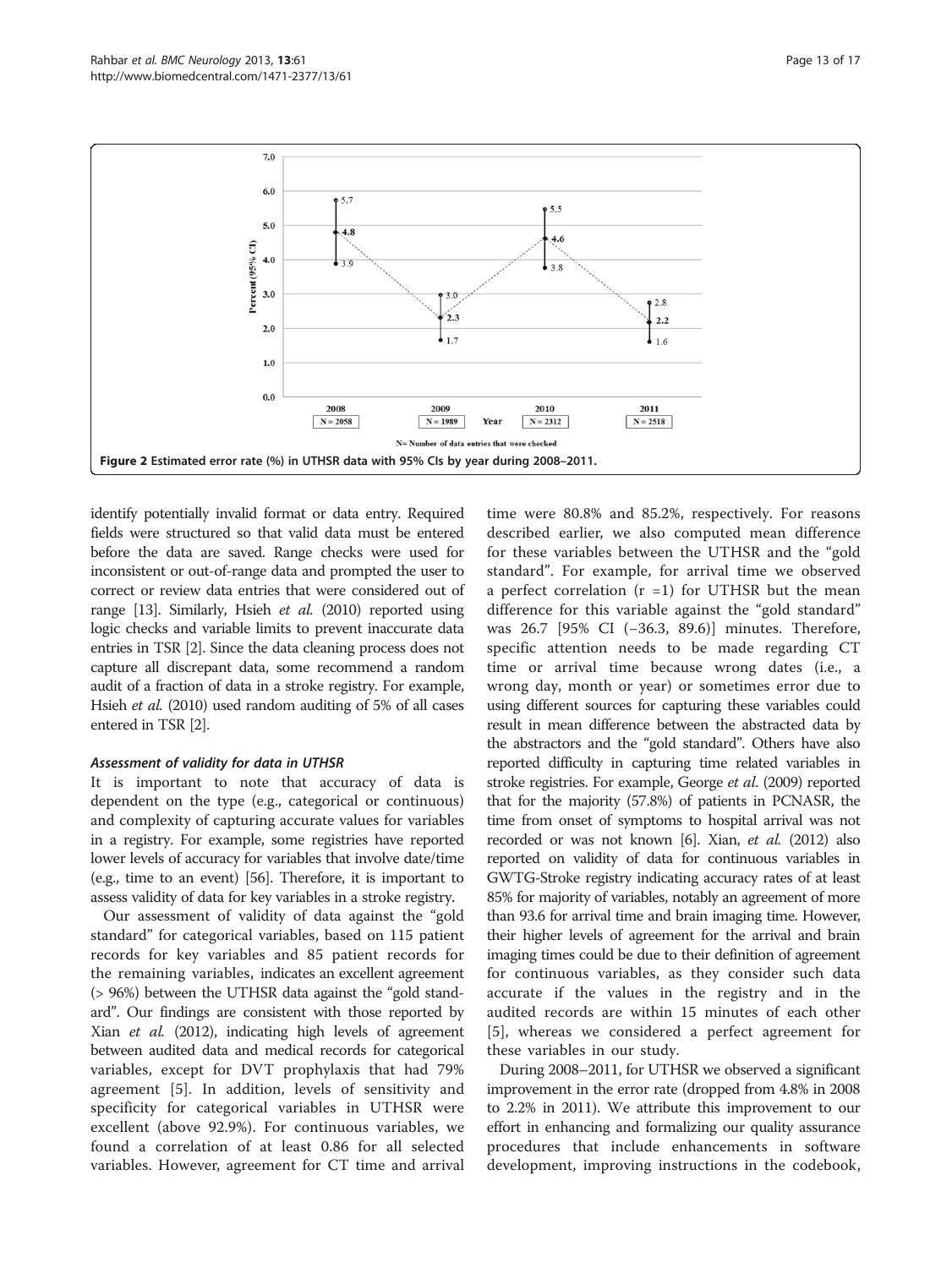training of abstractors, evaluating reliability between abstractors, data cleaning, and assessment of validity of data in UTHSR. A few stroke registries have published accuracy rates or error rates as indicators of the overall validity of data in their registries [[5,](#page-14-0)[16](#page-15-0)]. For example, Asplund et al. (2011) reported an accuracy rate of at least 95% between the medical charts and data recorded in Riks-Stroke registry for stroke subtype and clinical data, but somewhat lower (approximately 85%) for data related to the healthcare organization at the participating hospitals [[16](#page-15-0)]. Similarly, Xian et al. (2012) also reported 96.1% accuracy rate for data quality of GWTG-Stroke registry [[5\]](#page-14-0). These published error rates are similar to that of our 2008 data from UTHSR, before our enhanced data quality assurance procedures were implemented. However, to our knowledge, our overall error rate in 2011 of 2.2% in UTHSR appears to be the lowest among all published error rates from stroke registries so far.

There are no established acceptable error rates for key variables in stroke registries, but for other epidemiologic and clinical trials the CDC recommends an error rate of 0.3% (3 per 1,000 entries) [\[57](#page-15-0)], which is usually achieved by conducting double data entry. Others have reported a more liberal estimate for the error rate, 1% to 5% for general databases used by many companies. However, 0.1% to 0.5% error rate is acceptable for clinical trials [[58,59\]](#page-15-0). Studies that used single data entry procedures reported higher error rates compared with those who used double data entry [\[60](#page-16-0)]. Since the source of data error in stroke registries could be due to an error in abstraction or data entry, in order to achieve a significant reduction in the error rate, one should perform double data abstraction as well as double data entry. The decision whether to use a double data entry or single data entry process largely depends upon the availability of resources. For these reasons, some registries employ a single data abstraction and data entry procedure along with some sort of quality assurance procedure by re-abstracting and entering a small fraction (5%) for all the records to assess data quality in stroke registries [[2\]](#page-14-0).

Since the main focus of this paper is to assess the effect of enhanced QA procedures on data quality in UTHSR, we limited our discussion of the data obtained on our patients in UTHSR. While UTHSR data are mostly consistent with other stroke registries for hospitalized stroke patients, we observed differences in some characteristics. For example, the mean age of patients in UTHSR is 62.7 years (median  $= 63$ ), significantly younger than that of the patients in ASTRAL (median = 72.5) [[21](#page-15-0)] and PCNASR in Michigan (mean = 70.9 years) [\[29](#page-15-0)]. Four other participating states (Georgia, Illinois, Massachusetts, and North Carolina) that contributed data to PCNASR during 2005–2007, reported a median age of 72 years, but Georgia had younger patients (median = 67 years)

[[6\]](#page-14-0). In our registry, 51.4% had infarcts and 24.6% had hemorrhagic stroke. PCNASR reported that 14% of their patients were hemorrhagic and 56-58% were ischemic stroke [\[6,](#page-14-0)[29](#page-15-0)]. A very large number of patients with ICH who were transferred to MHH-TMC rather than presenting directly to the ED, could explain a relatively higher percent of higher ICH patients in UTHSR. Compared with most other registries, UTHSR has a higher rate of air transport (22.5%). For example, Austrian Stroke Unit Registry reported that only 4.1% of patients were transported by helicopter from 32 stroke units between 2003 and 2009 [\[61](#page-16-0)]. This difference could be due to the fact that for over 30 years the UT Stroke team and MHH-TMC have been providing medivac helicopter service (Life Flight<sup>®</sup>) to bring stroke patients quickly to our stroke unit. In addition, depending upon distance and stroke severity, many other hospitals also choose to fly transferred patients to MHH-TMC. Furthermore, for more than five years, our stroke team has utilized telemedicine to "reach out" to smaller hospitals that do not have stroke expertise.

In UTHSR, the distribution of NIHSS baseline (NIHSS on admission) score comprised 40% less than or equal to 4; 31.5% within 5–14; and 28.5% more than 14. Our result for less severe stroke (NIHSS baseline  $\leq 4$ ) is consistent with the Switzerland registry (ASTRAL) (40.8%) [[21](#page-15-0)]. For patients with ICH, the median NIHSS score was twice that of NIHSS score of patients with ischemic stroke. In UTHSR, the percentage of eligible patients who received tPA treatment within 3 hours had an upward trend, 21.3% in 2008 which increased to 27.3% in 2011. The Joint Commission Disease-Specific Care (DSC) suggested 10 items as performance measures for stroke registries [[48](#page-15-0),[49](#page-15-0)]. We did not find a significant linear trend in the performance measures during 2008–2011.

Finally, we recognize that implementation of the proposed enhanced QA procedures may be cost prohibitive due to unavailability of the required resources for some institutions. We have been fortunate to have funding from SPOTRIAS that helped us to develop and implement these enhanced QA procedures in UTHSR. We believe that the utility of the proposed QA procedures is dependent on the objectives and use of data in stroke registries. Therefore, stroke centers that have or are planning to establish a stroke registry should carefully evaluate their needs and implement a suitable level of QA procedure to ensure reliability and validity of data.

Limitations The decision to use 30 patient records for the reliability study (i.e., to assess IRR) was based on the following reports. First, Sim and Wright (2005) [\[62\]](#page-16-0) have shown that sample size of 30 provides nearly 80% power for detecting an association between the two abstractors as long as Kappa  $\geq 0.5$ . Second, Walter *et al.* (1998) have shown that sample size of greater than 22 provides at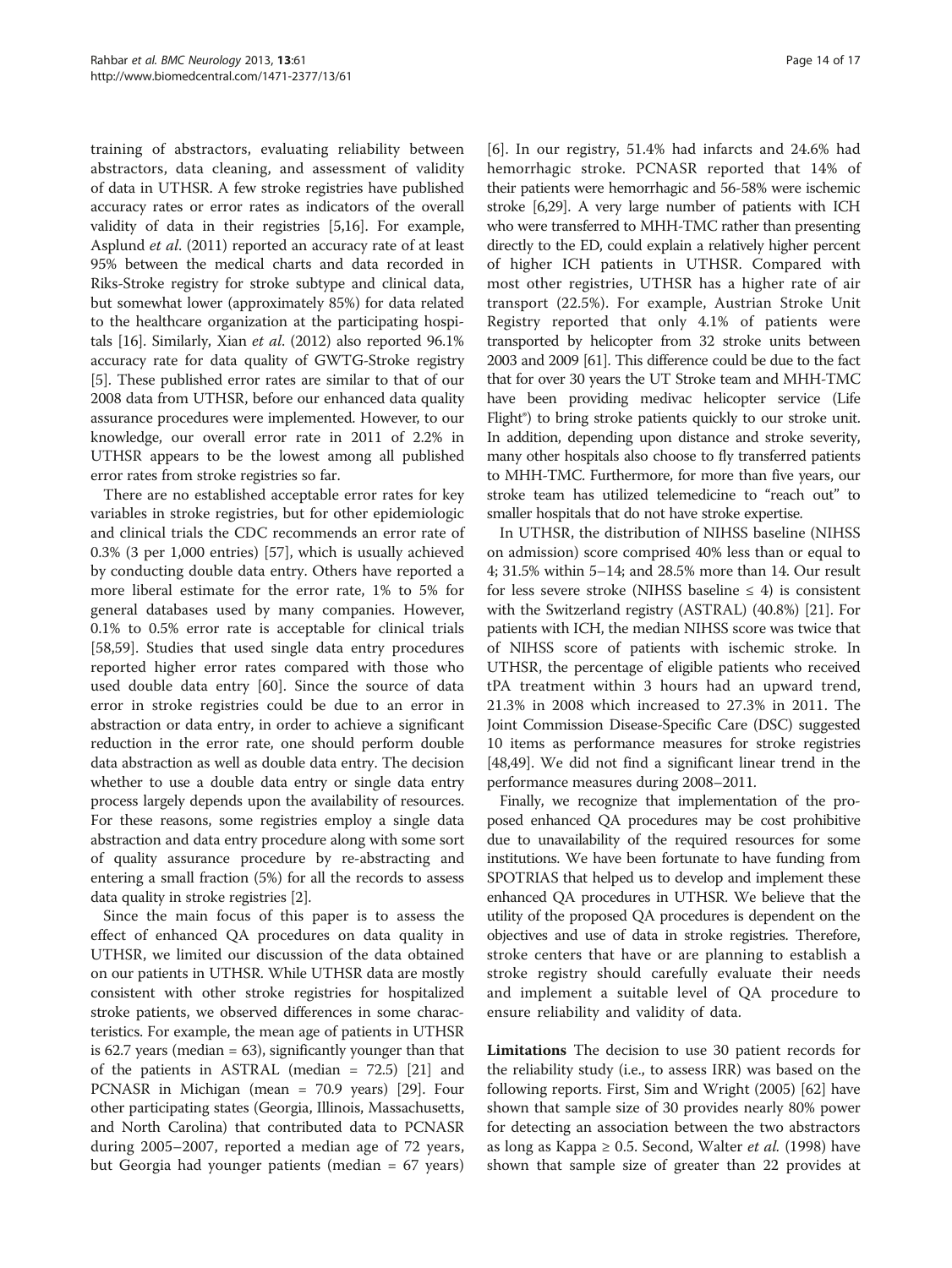<span id="page-14-0"></span>least 80% power for detecting any association between the two abstractors with respect to continuous measures as long as the ICC  $\geq$  0.5 [[63\]](#page-16-0). However, we acknowledge a limitation that the sample of 30 for the "gold standard" records may not be sufficient to conduct inferential statistics on these data. Therefore, for assessment of validity of data in UTHSR, we have combined the 30 "gold standard" records with another 85 patient records for which information about all variables were re-abstracted and adjudicated by our data core team that included a vascular neurology clinician (faculty or fellow). This resulted in a total of 115 patient records used for assessing the validity of data in UTHSR. Since only select variables were included in the "gold standard" for the 30 patient records, the numbers of observations available for different variables in the validity study for UTHSR vary. Therefore, we recommend a careful interpretation of the data related to various inferences that could be made from these measures of validity. Overall, we believe the number of patient records used for the reliability and validity studies provide important information as to whether additional training is needed for any of the abstractors and for which variables such training is needed.

# Conclusions

In this study, we have described the UTHealth Stroke Registry and shown that establishment of enhanced data quality assurance has helped to improve the validity of our data. Our enhanced quality assurance procedures included training of abstractors, assessment of IRR between abstractors as well as assessment of validity of data abstracted compared with the "gold standard", and development and implementation of univariable and multivariable data cleaning rules. We have observed an excellent inter-rater reliability and validity for almost all key variables. Our resulting data compare well with data from other registries and certification guidelines, and demonstrate tPA treatment rates that are among the highest reported.

#### Competing interests

The authors declare that they have no competing interests.

#### Authors' contributions

MHR, NRG, MRS, and JCG have made substantial contributions to conception and study design; NRG, JCG, SIS, MRS, FSV, JDT, AT, AAD, RMM, and EEC contributed to acquisition of data; MHR, NRG, MRS, RP, AT, EEC, FSV, JDT, AAD, RMM have made contributions to data quality assurance procedures; MHR, HP, MAH, RP, and MRS conducted data analysis; MHR, NRG, JCG, and MAH have contributed to interpretation of data; MHR, MAH, and AT significantly contributed to drafting of the manuscript and NRG, JCG, SIS, MRS provided critical revision of the manuscript; All authors have read and approved the final version submitted for publication.

#### Acknowledgements

This research is co-funded by the National Institute of Neurological Disorders and Stroke (NINDS) through a SPOTRIAS program grant [5P50NS044227] awarded to the University of Texas Health Science Center at Houston (UTHealth). We also acknowledge the support provided by the Biostatistics/ Epidemiology/ Research Design (BERD) component of the Center for Clinical

and Translational Sciences (CCTS) for this project. CCTS is mainly funded by the National Center for Research Resources (NCRR) through an NIH Centers for Translational Science Award (CTSA) grant (UL1 RR024148), with its continuation through National Center for Advancing Translational Sciences (NCATS) grant (UL1TR000321), awarded to the University of Texas Health Science Center at Houston in 2006. The content is solely the responsibility of the authors and does not represent the official views of the NINDS, NCATS and NCRR or NIH. Finally, we acknowledge contributions by other colleagues who have contributed to the earlier phase of the development of UTHSR including Dr. Karen Albright and Ms. Miriam Morales as well as other members of Memorial Hermann Hospital -Texas Medical Center.

#### Author details

<sup>1</sup> Division of Epidemiology, Human Genetics, and Environmental Sciences The University of Texas School of Public Health at Houston, Houston, TX 77030, USA. <sup>2</sup> Division of Clinical and Translational Sciences, Department of Internal Medicine, The University of Texas-Houston Medical School, Houston, TX 77030, USA. <sup>3</sup>Biostatistics/Epidemiology/Research Design Core, Center for Clinical and Translational Sciences, The University of Texas Health Science Center at Houston, Houston, TX 77030, USA. <sup>4</sup>Department of Neurology, Stroke Program, The University of Texas-Houston Medical School, Houston, TX 77030, USA. <sup>5</sup>The University of Texas Medical Branch at Galveston, Houston, TX 77030, USA.

#### Received: 19 September 2012 Accepted: 20 May 2013 Published: 15 June 2013

#### References

- Towfighi A, Saver JL: Stroke declines from third to fourth leading cause of death in the United States: historical perspective and challenges ahead. Stroke; a journal of cerebral circulation 2011, 42(8):2351-2355.
- Hsieh FI, Lien LM, Chen ST, Bai CH, Sun MC, Tseng HP, Chen YW, Chen CH, Jeng JS, Tsai SY, et al: Get With the Guidelines-Stroke performance indicators: surveillance of stroke care in the Taiwan Stroke Registry: Get With the Guidelines-Stroke in Taiwan. Circulation 2010, 122(11):1116–1123.
- 3. Caplan LR, Mohr JP: Harvard Stroke Registry: make-up and purpose. Neurology 1979, 29(5):755.
- 4. Mohr JP, Caplan LR, Melski JW, Goldstein RJ, Duncan GW, Kistler JP, Pessin MS, Bleich HL: The Harvard Cooperative Stroke Registry: a prospective registry. Neurology 1978, 28(8):754–762.
- 5. Xian Y, Fonarow GC, Reeves MJ, Webb LE, Blevins J, Demyanenko VS, Zhao X, Olson DM, Hernandez AF, Peterson ED, et al: Data quality in the American Heart Association Get With The Guidelines-Stroke (GWTG-Stroke): results from a national data validation audit. Am Heart J 2012, 163(3):392–398.
- 6. George MG, Tong X, McGruder H, Yoon P, Rosamond W, Winquist A, Hinchey J, Wall HK, Pandey DK: Paul Coverdell National Acute Stroke Registry Surveillance - four states, 2005–2007. MMWR Surveill Summ 2009, 58(5):1–23.
- 7. Reeves MJ, Arora S, Broderick JP, Frankel M, Heinrich JP, Hickenbottom S, Karp H, Labresh KA, Malarcher A, Mensah G, et al: **Acute stroke care in the US:** results from 4 pilot prototypes of the Paul Coverdell National Acute Stroke Registry. Stroke; a journal of cerebral circulation 2005, 36(6):1232–1240.
- 8. Centers for Disease Control and Prevention: PCNASR History; 2013. 2-13-2013. 3-1-2013.
- 9. Caplan LR, Wityk RJ, Glass TA, Tapia J, Pazdera L, Chang HM, Teal P, Dashe JF, Chaves CJ, Breen JC, et al: New England Medical Center Posterior Circulation registry. Ann Neurol 2004, 56(3):389–398.
- 10. Caplan L, Chung CS, Wityk R, Glass T, Tapia J, Pazdera L, Chang HM, Dashe J, Chaves C, Vemmos K, et al: New England medical center posterior circulation stroke registry: I. Methods, data base, distribution of brain lesions, stroke mechanisms, and outcomes. J Clin Neurol 2005, 1(1):14–30.
- 11. Caplan LR: Stroke classification: a personal view. Stroke;a journal of cerebral circulation 2011, 42(1 Suppl):S3-S6.
- 12. American Heart Association: American Stroke Association. Get With The Guidelines-Stroke; 2011. 10-7-2011. 4-30-2012.
- 13. Schwamm LH, Fonarow GC, Reeves MJ, Pan W, Frankel MR, Smith EE, Ellrodt G, Cannon CP, Liang L, Peterson E, et al: Get With the Guidelines-Stroke is associated with sustained improvement in care for patients hospitalized with acute stroke or transient ischemic attack. Circulation 2009, 119(1):107–115.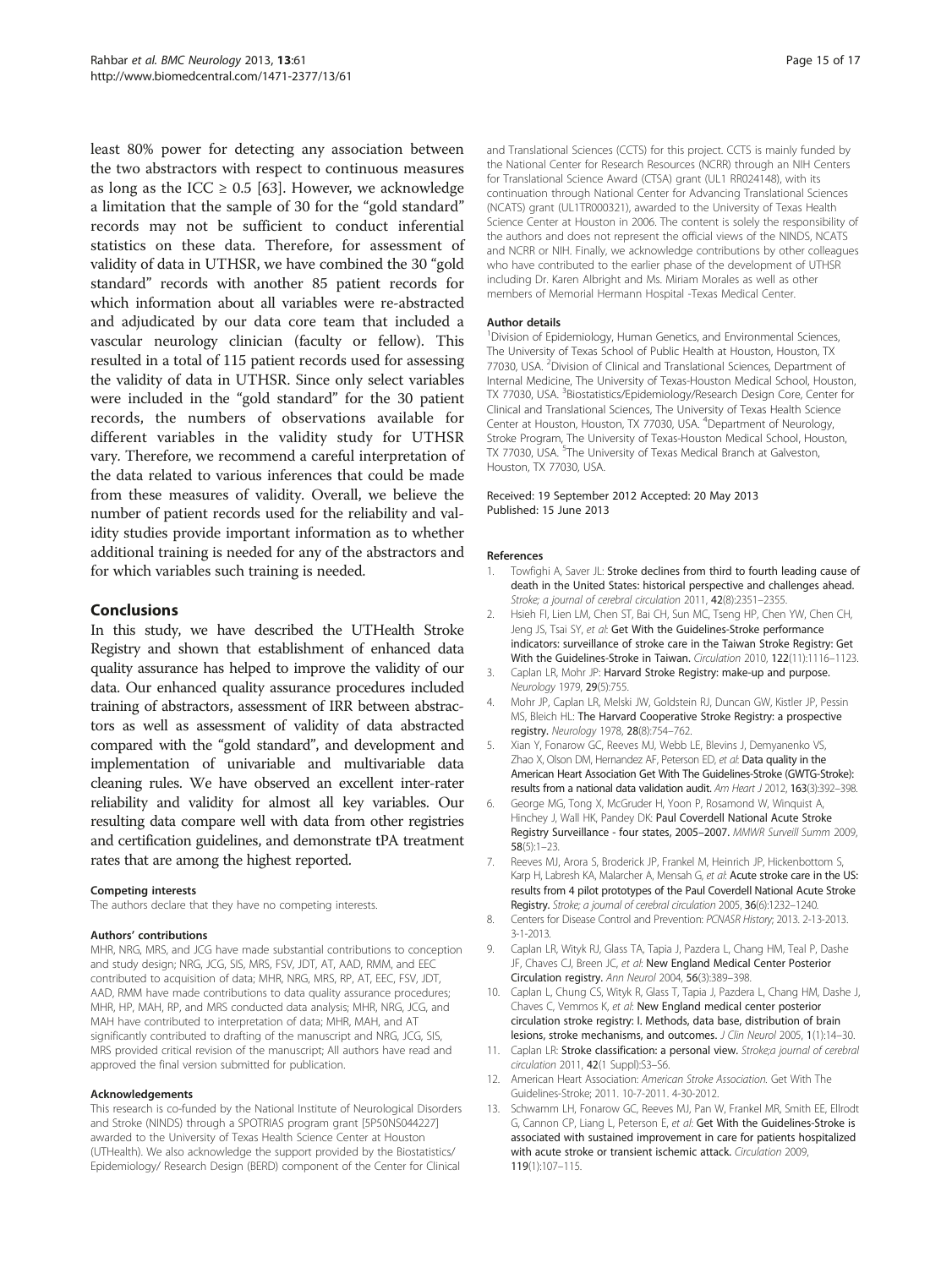- <span id="page-15-0"></span>14. Reeves MJ, Grau-Sepulveda MV, Fonarow GC, Olson DM, Smith EE, Schwamm LH: Are quality improvements in the get with the quidelines: stroke program related to better care or better data documentation? Circ Cardiovasc Qual Outcomes 2011, 4(5):503–511.
- 15. Fonarow GC, Reeves MJ, Smith EE, Saver JL, Zhao X, Olson DW, Hernandez AF, Peterson ED, Schwamm LH: Characteristics, performance measures, and in-hospital outcomes of the first one million stroke and transient ischemic attack admissions in get with the guidelines-stroke. Circ Cardiovasc Qual Outcomes 2010, 3(3):291–302.
- 16. Asplund K, Hulter AK, Appelros P, Bjarne D, Eriksson M, Johansson A, Jonsson F, Norrving B, Stegmayr B, Terent A, et al: The Riks-Stroke story: building a sustainable national register for quality assessment of stroke care. Int J Stroke 2011, 6(2):99-108.
- 17. Fang J, Kapral MK, Richards J, Robertson A, Stamplecoski M, Silver FL: The registry of canadian stroke network : an evolving methodology. Acta Neurol Taiwan 2011, 20(2):77–84.
- 18. Cadilhac DA, Lannin NA, Anderson CS, Levi CR, Faux S, Price C, Middleton S, Lim J, Thrift AG, Donnan GA: Protocol and pilot data for establishing the Australian Stroke Clinical Registry. Int J Stroke 2010, 5(3):217–226.
- 19. Hajat C, Heuschmann PU, Coshall C, Padayachee S, Chambers J, Rudd AG, Wolfe CD: Incidence of aetiological subtypes of stroke in a multi-ethnic population based study: the South London Stroke Register. J Neurol Neurosurg Psychiatry 2011, 82(5):527–533.
- 20. Smeeton NC, Corbin DO, Hennis AJ, Hambleton IR, Fraser HS, Wolfe CD, Heuschmann PU: A comparison of acute and long-term management of stroke patients in Barbados and South London. Cerebrovasc Dis 2009, 27(4):328–335.
- 21. Michel P, Odier C, Rutgers M, Reichhart M, Maeder P, Meuli R, Wintermark M, Maghraoui A, Faouzi M, Croquelois A, et al: The Acute STroke Registry and Analysis of Lausanne (ASTRAL): design and baseline analysis of an ischemic stroke registry including acute multimodal imaging. Stroke; a journal of cerebral circulation 2010, 41(11):2491–2498.
- 22. Hofer C, Kiechl S, Lang W: The Austrian Stroke-Unit-Registry. Wiener Medizinische Wochenschrift 2008, 158(15-16):411–417.
- 23. Heuschmann PU, Kolominsky-Rabas PL, Kugler C, Leffmann C, Neundorfer B, Haass A, Lowitzsch K, Berger K: Quality assurance in treatment of stroke: basic module of the German Stroke Registry Study Group. Gesundheitswesen 2000, 62(10):547–552.
- 24. Heuschmann PU, Berger K, Misselwitz B, Hermanek P, Leffmann C, Adelmann M, Buecker-Nott HJ, Rother J, Neundoerfer B, Kolominsky-Rabas PL: Frequency of thrombolytic therapy in patients with acute ischemic stroke and the risk of in-hospital mortality: the German Stroke Registers Study Group. Stroke;a journal of cerebral circulation 2003, 34(5):1106–1113.
- 25. Thorvaldsen P, Davidsen M, Bronnum-Hansen H, Schroll M: Stable stroke occurrence despite incidence reduction in an aging population: stroke trends in the danish monitoring trends and determinants in cardiovascular disease (MONICA) population. Stroke;a journal of cerebral circulation 1999, 30(12):2529–2534.
- 26. Thorvaldsen P, Kuulasmaa K, Rajakangas AM, Rastenyte D, Sarti C, Wilhelmsen L: Stroke trends in the WHO MONICA project. Stroke;a journal of cerebral circulation 1997, 28(3):500–506.
- 27. Wang Y, Cui L, Ji X, Dong Q, Zeng J, Wang Y, Zhou Y, Zhao X, Wang C, Liu L, et al: The China National Stroke Registry for patients with acute cerebrovascular events: design, rationale, and baseline patient characteristics. Int J Stroke 2011, 6(4):355-361.
- 28. Takizawa S, Shibata T, Takagi S, Kobayashi S: Seasonal Variation of Stroke Incidence in Japan for 35631 Stroke Patients in the Japanese Standard Stroke Registry, 1998–2007. J Stroke Cerebrovasc Dis 2011, 22(1):36–41.
- 29. Reeves MJ, Mullard AJ, Wehner S: Inter-rater reliability of data elements from a prototype of the Paul Coverdell National Acute Stroke Registry. BMC Neurol 2008, 8(19).
- 30. Yoon SS, George MG, Myers S, Lux LJ, Wilson D, Heinrich J, Zheng ZJ: Analysis of Data-Collection Methods for an Acute Stroke Care Registry. Am J Prev Med 2006, 31(6 Suppl 2):S196–S201.
- 31. Reeves MJ, Wehner S, Organek N, Birbeck GL, Jacobs BS, Kothari R, Hickenbottom S, Mullard AJ: Accuracy of identifying acute stroke admissions in a Michigan Stroke Registry. Prev Chronic Dis 2011, 8(3):A62.
- 32. National Institute of Neurological Disorders and Stroke (NINDS): Specialized Program Of Translational Research in Acute Stroke (SPOTRIAS) network. NINDS; 2012. 3-29-2012.
- 33. The National Institute of Neurological Disorders and Stroke rt-PA Stroke Study Group: Tissue plasminogen activator for acute ischemic stroke. N Engl J Med 1995, 333(24):1581–1587.
- 34. The City of Houston: Houston Facts and Figures. Houston, Texas: The City of Houston official site; 2011. 9-8-2011.
- 35. Memorial Hermann Hospital: "Primary Stroke Center" by the State of Texas. Memorial Hermann Hospital; 2012. 3-29-2012.
- 36. Zivin JA: Acute stroke therapy with tissue plasminogen activator (tPA) since it was approved by the U.S. Food and Drug Administration (FDA). Ann Neurol 2009, 66(1):6–10.
- 37. Gliklich RE, Dreyer NA: Registries for evaluating patient outcomes: a user's guide. US Dept. of Health and Human Services, Public Health Service Agency for Healthcare Research and Quality; 2010.
- 38. The Joint Commission: Joint Commission on Accreditation of Healthcare Organizations (JCAHO) standards.; 2012. 4-21-2012.
- 39. Chang A, Schyve PM, Croteau RJ, O'Leary DS, Loeb JM: The JCAHO patient safety event taxonomy: a standardized terminology and classification schema for near misses and adverse events. Int J Qual Health Care 2005, 17(2):95–105.
- 40. Centers for Medicare and Medicaid Services: Centers for Medicare and Medicaid Services (CMS); 2012. 7-18-2012.
- 41. Gassman JJ, Owen WW, Kuntz TE, Martin JP, Amoroso WP: Data quality assurance, monitoring, and reporting. Control Clin Trials 1995, 16(2 Suppl):104S–136S.
- 42. Reisch LM, Fosse JS, Beverly K, Yu O, Barlow WE, Harris EL, Rolnick S, Barton MB, Geiger AM, Herrinton LJ, et al: Training, Quality Assurance, and Assessment of Medical Record Abstraction in a Multisite Study. Am J Epidemiol 2003, 157(6):546–551.
- 43. Malin JL, Kahn KL, Adams J, Kwan L, Laouri M, Ganz PA: Validity of cancer registry data for measuring the quality of breast cancer care. J Natl Cancer Inst 2002, 94(11):835–844.
- 44. Van den Broeck J, Argeseanu Cunningham S, Eeckels R, Herbst K: Data Cleaning: Detecting, Diagnosing, and Editing Data Abnormalities. PLoS Med 2005, 2(10):e267.
- 45. Rahbar MH, Wyatt G, Sikorskii A, Victorson D, Ardjomand-Hessabi M: Coordination and management of multisite complementary and alternative medicine (CAM) therapies: experience from a multisite reflexology intervention trial. Contemp Clin Trials 2011, 32(5):620–629.
- 46. Maletic JI, Marcus A: Data Cleansing: A Prelude to Knowledge Discovery. In Data Mining and Knowledge Discovery Handbook. 2nd edition. Edited by Oded M, Lior R. Springer; 2010:19–32.
- 47. Barnett V, Lewis T: Outliers in Statistical Data. John Wiley and Sons; 1994.
- 48. Centers for Medicare & Medicaid Services (CMS) and The Joint Commission: Specifications Manual for National Hospital Inpatient Quality Measures-Version 3.2.C; 2011. 3-12-0013.
- 49. Joint Commission Disease-Specific Care (DSC): Disease-Specific Care Certification Program STROKE Performance Measurement Implementation Guide. 2nd edition; 2008. 5-6-2012.
- 50. Hripcsak G, Heitjan DF: Measuring agreement in medical informatics reliability studies. J Biomed Inform 2002, 35(2):99–110.
- 51. Byrt T, Bishop J, Carlin JB: Bias, prevalence and kappa. J Clin Epidemiol 1993, 46(5):423–429.
- 52. SPSS Inc: IBM SPSS Statistics 20. Chicago, IL, USA: SPSS Inc., an IBM Company; 2011.
- 53. SAS Institute Inc.: SAS® 9.3. Cary, NC, USA: SAS Institute Inc.; 2011.
- 54. Reeves MJ, Fonarow GC, Smith EE, Pan W, Olson D, Hernandez AF, Peterson ED, Schwamm LH: Representativeness of the Get With The Guidelines-Stroke Registry: comparison of patient and hospital characteristics among Medicare beneficiaries hospitalized with ischemic stroke. Stroke;a journal of cerebral circulation 2012, 43(1):44–49.
- 55. Reeves MJ, Parker C, Fonarow GC, Smith EE, Schwamm LH: Development of stroke performance measures: definitions, methods, and current measures. Stroke;a journal of cerebral circulation 2010, 41(7):1573–1578.
- 56. Hlaing T, Hollister L, Aaland M: Trauma registry data validation: Essential for quality trauma care. J Trauma Acute Care Surg 2006, 61(6):1400–1407.
- 57. Centers for Disease Control and Prevention: National Survey of Ambulatory Surgery Data Collection and Processing; 2009. 4-8-2010.
- 58. Prokscha S: Entering data. In Practical Guide to Clinical Data Management. 2nd edition. Taylor & Francis Group; 2007:43–52.
- 59. Bagniewska A, Black D, Molvig K, Fox C, Ireland C, Smith J, Hulley S: Data quality in a distributed data processing system: the SHEP pilot study. Control Clin Trials 1986, 7(1):27–37.